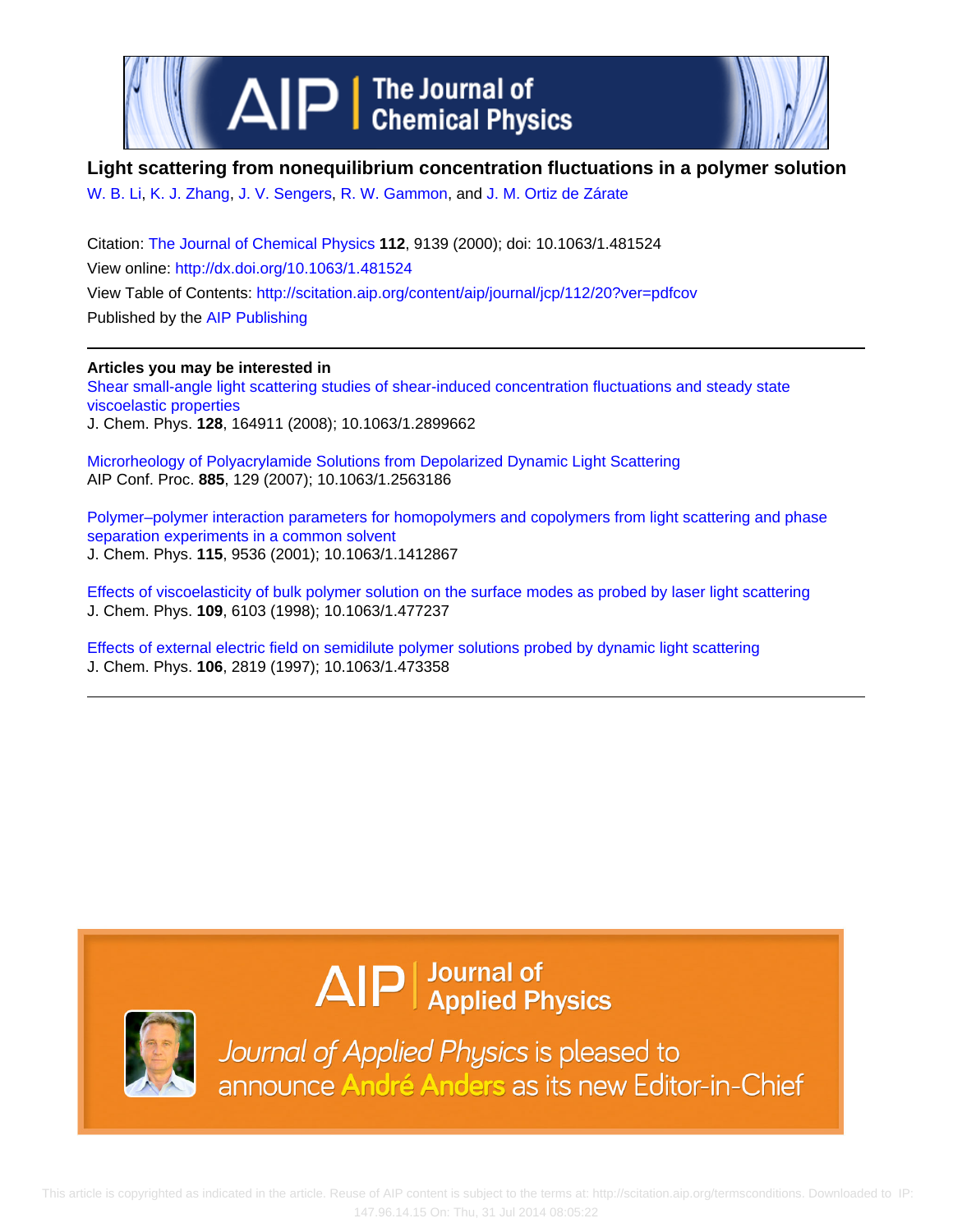## **Light scattering from nonequilibrium concentration fluctuations in a polymer solution**

W. B. Li,<sup>a)</sup> K. J. Zhang,<sup>b)</sup> J. V. Sengers, and R. W. Gammon *Institute for Physical Science and Technology, University of Maryland, College Park, Maryland 20742*

J. M. Ortiz de Zárate

*Facultad de Ciencias Fı´sicas, Universidad Complutense, 28040 Madrid, Spain*

(Received 13 December 1999; accepted 21 February 2000)

We have performed light-scattering measurements in dilute and semidilute polymer solutions of polystyrene in toluene when subjected to stationary temperature gradients. Five solutions with concentrations below and one solution with a concentration above the overlap concentration were investigated. The experiments confirm the presence of long-range nonequilibrium concentration fluctuations which are proportional to  $(\nabla T)^2/k^4$ , where  $\nabla T$  is the applied temperature gradient and  $k$  is the wave number of the fluctuations. In addition, we demonstrate that the strength of the nonequilibrium concentration fluctuations, observed in the dilute and semidilute solution regime, agrees with theoretical values calculated from fluctuating hydrodynamics. Further theoretical and experimental work will be needed to understand nonequilibrium fluctuations in polymer solutions at higher concentrations. © 2000 American Institute of Physics. [S0021-9606(00)50119-6]

#### **I. INTRODUCTION**

Density and concentration fluctuations in fluids and fluid mixtures can be investigated experimentally by lightscattering techniques. The nature of these fluctuations when the system is in equilibrium is a subject well understood.<sup>1,2</sup> Here we shall consider fluctuations in nonequilibrium steady states (NESS), when an external and constant temperature gradient is applied, while the system remains in a hydrodynamically quiescent state. That is, we shall deal with fluctuations that are intrinsically present in thermal nonequilibrium states in the absence of any convective instabilities. Such fluctuations have received considerable attention during the past decade.<sup>3</sup> It was originally believed that, because of the existence of local equilibrium in NESS, the time correlation function of the scattered-light intensity would be the same as in equilibrium, but in terms of spatially varying thermodynamic and transport properties corresponding to the local value of temperature. However, it has been demonstrated that qualitative differences do appear. The first complete expression for the spectrum of the nonequilibrium fluctuations in a one-component fluid subjected to a stationary gradient was obtained by Kirkpatrick *et al.*<sup>4</sup> by using mode-coupling theory. They showed that the central Rayleigh line of the spectrum would be substantially modified as a result of the presence of a temperature gradient. Because of a coupling between the temperature fluctuations and the transversevelocity fluctuations through the temperature gradient, spatially long-range nonequilibrium temperature and viscous fluctuations appear, modifying the Rayleigh spectrum of the scattered-light intensity. Their results were subsequently

confirmed on the basis of fluctuating hydrodynamics.<sup>5,6</sup> The effect is largest for the transverse-velocity fluctuations in the direction of the temperature gradient which corresponds to the situation that the scattering wave vector, **k**, is perpendicular to the temperature gradient  $\nabla T$ , which configuration will be assumed throughout the present article. In that case, the strengths of the nonequilibrium temperature and viscous fluctuations are predicted to be proportional to  $(\nabla T)^2/k^4$ . The dependence on  $k^{-4}$  implies that, in real space, the nonequilibrium correlation functions become long ranged.3,7 The spatially long-range nature of the correlation functions in NESS is nowadays understood as a general phenomenon arising from the violation of the principle of detailed balance.<sup>3,8</sup> Experimentally, the long-range nature of the nonequilibrium fluctuations can be probed by light-scattering measurements at small wave numbers *k*, i.e., at small scattering angles  $\theta$ . Such experiments have been performed in one-component liquids and excellent agreement between theory and experiments has been obtained. $9,10$ 

In binary systems, the situation is a little more complicated. In liquid mixtures or in polymer solutions a temperature gradient will induce a concentration gradient through the Soret effect. This induced concentration gradient is parallel to the temperature gradient and has the same or opposite direction depending on the sign of the Soret coefficient,  $S_T$ . In this case, nonequilibrium fluctuations appear, not only because of a coupling between the temperature fluctuations and the transverse-velocity fluctuations through the temperature gradient, but also because of a coupling between the concentration fluctuations and the transverse-velocity fluctuations through the induced concentration gradient. The nonequilibrium Rayleigh-scattering spectrum has been calculated for binary liquid mixtures, both on the basis of mode-coupling theory<sup>11</sup> and on the basis of fluctuating hydrodynamics,<sup>12</sup> with identical results. In liquid mixtures in thermal nonequi-

 This article is copyrighted as indicated in the article. Reuse of AIP content is subject to the terms at: http://scitation.aip.org/termsconditions. Downloaded to IP: 147.96.14.15 On: Thu, 31 Jul 2014 08:05:22

a)Present address: @Road, Inc., 45635 Northport Loop East, Freemont, CA 94538.

b)Present address: Electronic Data Systems, 800 K Street NW, Washington, DC 20001.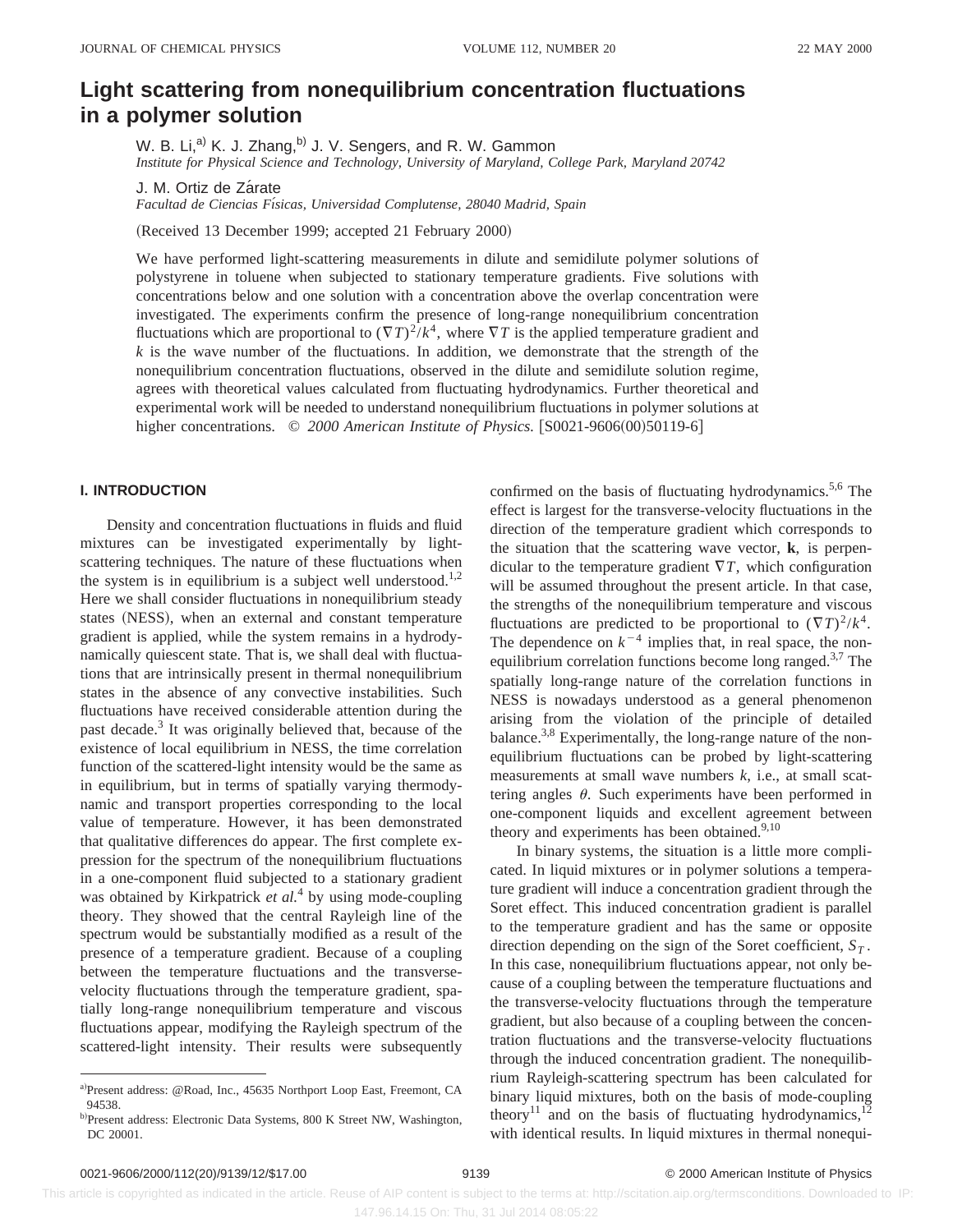librium states not only nonequilibrium temperature and nonequilibrium viscous fluctuations, but also nonequilibrium concentration fluctuations exist. The strengths of all three types of nonequilibrium fluctuations are again predicted to be proportional to  $(\nabla T)^2/k^4$ . The theory was extended by Segre $\vec{e}$  *et al.*<sup>13,14</sup> to include the effects of gravity and by Vailati and  $Giglio<sup>15</sup>$  to include time-dependent nonequilibrium states. The nature of the nonequilibrium fluctuations in the vicinity of a convective instability has also been investigated, $14,16,17$  in which case the nonequilibrium modes become propagative. The influence of boundary conditions, which may become important when **k** is parallel to  $\nabla T$ , was considered by Pagonabarraga *et al.*<sup>18</sup>

Experiments have been performed to study nonequilibrium fluctuations in liquid mixtures.<sup>10,19–21</sup> The three types of nonequilibrium fluctuations have been observed in liquid mixtures of toluene and *n*-hexane<sup>10,19,20</sup> and the strength of all three types of nonequilibrium fluctuations were indeed proportional to  $(\nabla T)^2/k^4$ , as expected theoretically. Initially, it seemed that also the prefactors of the amplitudes of these nonequilibrium fluctuations were in agreement with the theoretical predictions.19 However, a definitive assessment was hampered by a lack of reliable experimental information on the Soret coefficient.<sup>19,20</sup> To our surprise, subsequent accurate measurements of the Soret coefficient of liquid mixtures of toluene and *n*-hexane obtained both by Köhler and Müller<sup>22</sup> and by Zhang *et al.*<sup>23</sup> yielded values for the Soret coefficient that were about 25% lower than the values needed to explain the quantitative magnitude of the amplitudes of the observed nonequilibrium fluctuations.<sup>23</sup> Subsequent measurements of the nonequilibrium concentration fluctuations in a mixture of aniline and cyclohexane, obtained by Vailati and  $\text{Giglio}^{21}$  did not have sufficient accuracy to resolve this issue.

As an alternative approach, we decided to investigate nonequilibrium concentration fluctuations in a polymer solution. In a polymer solution the same nonequilibrium enhancement effects are expected to exist, but the massdiffusion coefficient, *D*, in this case is several orders-ofmagnitude lower than in ordinary liquid mixtures. In addition, the Soret coefficient is two orders-of-magnitude larger that the Soret coefficient of ordinary liquid mixtures.<sup>24</sup> These two facts, as discussed below, simplify the theory because, as also happens in an equilibrium polymer solution, the concentration fluctuations become dominant and they are readily observed by light scattering. Both the data acquisition and the data analysis become much easier in this case. Thus a polymer solution would seem to be an ideal system to further investigate nonequilibrium concentration fluctuations.

For this purpose we have selected solutions of polystyrene in toluene, for which reliable information on the thermophysical properties is available. We have performed small-angle Rayleigh-scattering experiments in polystyrene– toluene solutions subjected to various externally applied temperature gradients. A summary of our results has been presented in a Physical Review letter. $^{25}$  In the present article we provide a full account of the experiment and of the analysis of the experimental data.

#### **II. THEORY**

A theory specifically developed for the fluctuations in polymer solutions in thermal nonequilibrium states is not yet available in the literature. However, for polymer solutions in the dilute and semidilute solution regime, as long as entanglement effects can be neglected, it should be possible to use the same fluctuating hydrodynamics equations as those for ordinary liquid mixtures. As mentioned in the introduction, the complete expression for the Rayleigh spectrum of a binary liquid in the presence of a stationary temperature gradient was evaluated by Law and Nieuwoudt.<sup>12</sup> The dynamic structure factor contains three diffusive modes. The decay rate  $\lambda_{\nu} = \nu k^2$  of one of these modes is determined by the kinematic viscosity  $\nu$ ; this mode disappears in thermal equilibrium, i.e., when  $\nabla T \rightarrow 0$ . The other two modes are also present in the Rayleigh spectrum of a liquid mixture in equilibrium and have the decay rates  $\lambda_{\pm}$  given by

$$
\lambda_{\pm} = \frac{k^2}{2} (D_T + \mathcal{D}) + \frac{k^2}{2} [(D_T + \mathcal{D})^2 - 4D_T D]^{1/2},
$$
 (1)

where  $D_T$  is the thermal diffusivity,  $D$  the binary massdiffusion coefficient, in the case of a polymer solution to be referred to as collective diffusion coefficient, $24$  and where

$$
\mathcal{D} = D(1 + \epsilon),\tag{2}
$$

with

$$
\epsilon = T \frac{[S_T w (1 - w)]^2}{c_{p,c}} \left(\frac{\partial \mu}{\partial w}\right)_{p,T}.
$$
 (3)

In Eq.  $(3)$  *w* is the concentration expressed as mass fraction of the polymer,  $c_{p,c}$  the specific heat capacity of the solution at constant concentration  $c$  and constant pressure  $p$ , and  $\mu$  is the difference between the chemical potentials per unit mass of the solvent and the solute. As usual, the Soret coefficient,  $S_T$ , specifies the ratio between temperature and concentration gradients and it is defined through the steady-state phenomenological equation

$$
\nabla w = -S_T w (1 - w) \nabla T.
$$
\n(4)

The two modes with decay rates  $\lambda_{\pm}$  incorporate a coupling between temperature and concentration fluctuations. This coupling becomes important in compressible fluid mixtures near a critical locus.<sup>26</sup> However, when  $\epsilon \ll 1$ , the dynamic structure factor of a binary system in NESS consists of just three exponentials with decay rates given by

$$
\lambda_{\nu} = \nu k^2, \quad \lambda_{+} = D_T k^2, \quad \lambda_{-} = D k^2. \tag{5}
$$

Physically, it means that the temperature gradient  $\nabla T$  induces nonequilibrium viscous fluctuations appearing as a new term in the Rayleigh spectrum and it leads to nonequilibrium enhancements of the temperature and concentration fluctuations.

The condition  $\epsilon \ll 1$  is always fulfilled in the lowconcentration limit.<sup>2</sup> But for some liquid mixtures  $\epsilon$  is also small at all concentrations. For instance, in an equimolar mixture of toluene and *n*-hexane Segree *et al.* found  $\epsilon$  $\approx 0.028$ . For the dilute polymer solutions considered in the present article,  $\epsilon \approx 0.010$ . Hence, the approximations imply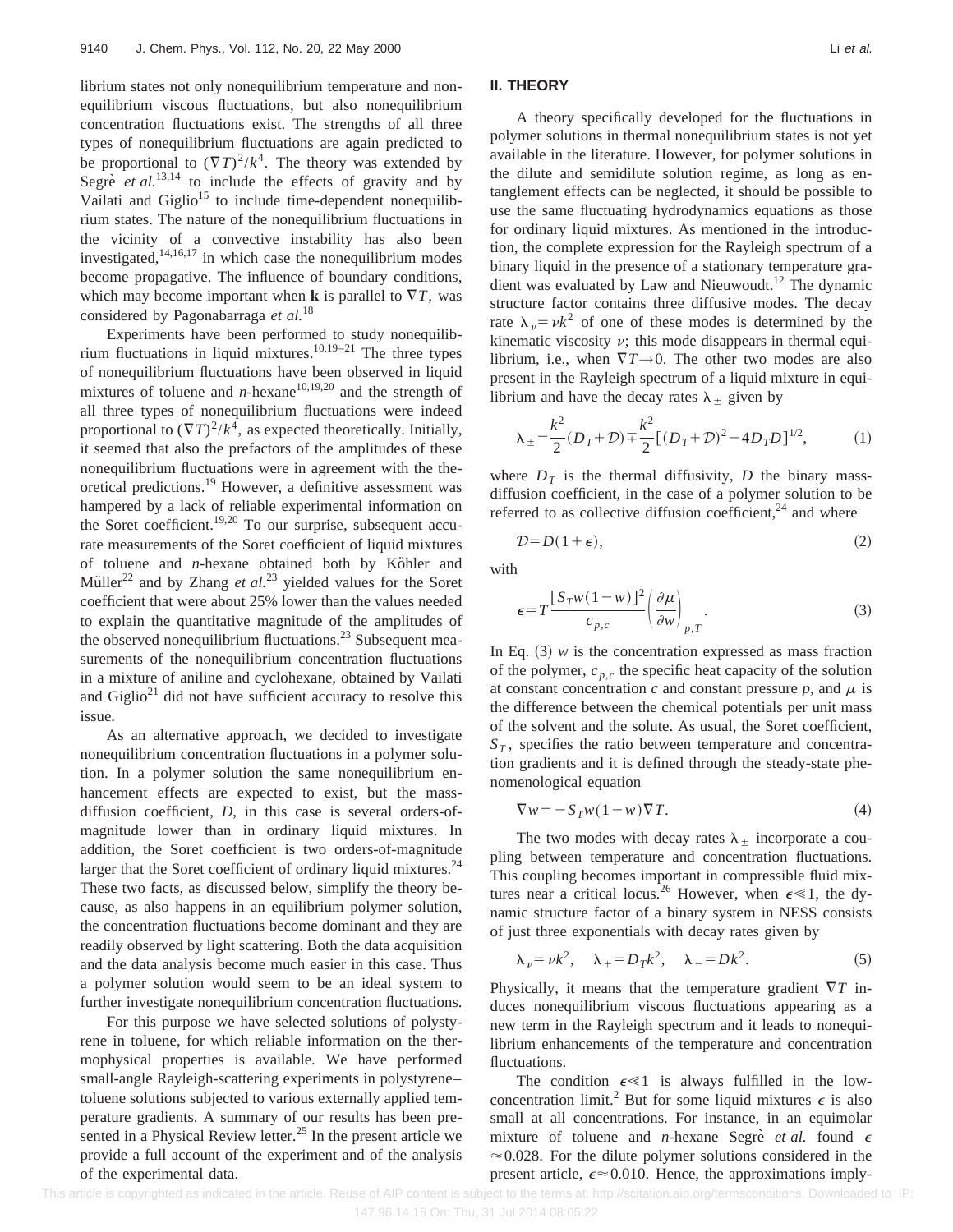ing the presence of three diffusive modes with the simple

decay rates given by Eq.  $(5)$  are even more justified for a polymer solution than for the liquid mixtures studied in previous articles.<sup>10,19</sup>

Furthermore, in ordinary polymer solutions  $D/D_T \approx 5$  $\times 10^{-4}$ ; such a small value simplifies the analysis of the concentration fluctuations, because the decay in the time correlation function coming from the concentration mode (decay rate  $\lambda$ <sub>-</sub>) will be well separated from the decays of the modes with decay rates  $\lambda_{\nu}$  and  $\lambda_{+}$ . Actually, for the small angles employed in our experiments, the decay time of the  $\lambda$  mode is typically 0.5–1.5 s, whereas the decay times of the other two modes are around  $10^{-4} - 10^{-5}$  s. In addition, for a dilute polymer solution, the Rayleigh factor ratio, that determines the ratio of the scattering intensities of the concentration fluctuations and the temperature fluctuations, $19$  is much larger than unity so that the contributions of temperature fluctuations are negligibly small in practice. Moreover, when the experimental correlograms are analyzed beginning at  $10^{-2}$  s, viscous and temperature fluctuations have already decayed. This kind of approximation is usually assumed in the theory of light scattering from polymer solutions in equilibrium states. $<sup>1</sup>$ </sup>

In conclusion, for heterodyne light-scattering experiments in sufficiently dilute polymer solutions, the expression for the time-dependent correlation function of the scattered light becomes

$$
C(k,t) = C_0[1 + A_c(\mathbf{k}, \nabla T)]e^{-Dk^2t},
$$
\n(6)

where  $C_0$  is the signal-to-local oscillator background ratio representing the amplitude of the correlation function in thermal equilibrium. In Eq. (6) the term  $A_c(\mathbf{k}, \nabla T)$  represents the nonequilibrium enhancement of the concentration fluctuations. This term is anisotropic and depends on the scattering angle. When  $\mathbf{k} \perp \nabla T$ ,  $A_c$  reaches a maximum given by

$$
A_c(k, \nabla T) = A_c^*(w) \frac{(\nabla T)^2}{k^4},\tag{7}
$$

where the strength of the enhancement,  $A_c^*(w)$ , is given  $bv^{10,12,14,19}$ 

$$
A_c^*(w) = \frac{\left[w(1-w)\right]^2 S_T^2}{vD} \left(\frac{\partial \mu}{\partial w}\right)_{p,T} \left[1 + 2\frac{D}{D_T}(1+\zeta)\right], \quad (8)
$$

where  $\zeta$  is a dimensionless correction term related to the ratio of  $(\partial n/\partial T)_{p,w}$  and  $(\partial n/\partial w)_{p,T}$ . As mentioned earlier for the polymer solutions to be considered,  $D/D<sub>T</sub>$  is of the order of  $5 \times 10^{-4}$ , so that the correction term inside the square brackets can be neglected in practice. Hence, the expression for  $A_c^*(w)$  reduces to

$$
A_c^*(w) = \frac{\left[w(1-w)\right]^2 S_T^2}{\nu D} \left(\frac{\partial \mu}{\partial w}\right)_{p,T}.
$$
\n(9)

The dependence of the nonequilibrium enhancement *Ac* of the concentration fluctuations on  $k^{-4}$  indicates that the correlations in real space are long-ranged. Actually, a  $k^{-4}$ dependence in Fourier space corresponds to a linear increase of the correlation function in real space.7 The rapid increase of the strength of the nonequilibrium fluctuations with decreasing values of the wave number will saturate for sufficiently small *k* due to the presence of gravity. The gravity effect was predicted by Segre<sup>e</sup> *et al.*<sup>13</sup> and has been confirmed by some beautiful experiments of Vailati and Giglio. $^{21}$ 

Our set of working equations, Eqs.  $(6)$ ,  $(7)$ , and  $(9)$ , can also be deduced from the theory of Vailati and Giglio for nonequilibrium fluctuations in time-dependent diffusion processes.15 In that article only concentration and velocity fluctuations are considered around a nonequilibrium timedependent state. By applying an inverse Fourier transform to Eq.  $(25)$  of Vailati and Giglio,<sup>15</sup> we obtain for the autocorrelation function of the concentration fluctuations for  $\mathbf{k} \perp \nabla w$ :

$$
\langle \delta w \, \delta w^* \rangle = S(k) \exp \left[ -Dk^2 t \left( 1 - \frac{R(k)}{R_c} \right) \right],\tag{10}
$$

where  $R(k)/R_c$  is the Rayleigh number ratio, which accounts for the effects of gravity and is defined in Eq.  $(22)$  of Vailati and Giglio.<sup>15</sup>  $S(k)$  is the static structure factor, defined in Eq.  $(26)$  of the same article. It should be noted that, for consistency, in our Eq.  $(10)$  we have used the symbol  $w$  instead of the *c* used by Vailati and Giglio. Both symbols have the same meaning, as it is stated after Eq.  $(2)$  of Vailati and Giglio that "*c* is the weight fraction of the denser component." Thus Eq. (26) of Vailati and Giglio for the static structure factor  $S(k)$  can be written as:

$$
S(k) = \frac{k_B T}{16\pi^4 \rho} \left(\frac{\partial w}{\partial \mu}\right)_{p,T} \frac{1}{1 - R(k)/R_c} \left[1 + \frac{(\nabla w)^2}{\nu D k^4} \left(\frac{\partial \mu}{\partial w}\right)_{p,T}\right].
$$
\n(11)

The derivation of Vailati and  $\text{Giglio}^{15}$  was originally developed for time-dependent isothermal diffusion processes in the presence of gravity, where only concentration gradients are present. The validity of this theory for stationary nonequilibrium states is obvious, and we can consider  $\nabla w$  to be constant, neglecting the weak dependence on space and time considered by Vailati and Giglio.<sup>15</sup> Neglecting gravity effects is equivalent to assuming that the Rayleigh number ratio is almost zero,  $R(k)/R_c \approx 0$ , as can be easily shown from Eq.  $(22)$  in the article of Vailati and Giglio.<sup>15</sup> Introducing Eq. (4) into Eq. (11) and neglecting  $R(k)/R_c$ , one readily verifies that Eqs.  $(10)$  and  $(11)$  are equivalent to Eqs.  $(7)$  and  $(9)$ .

We note that Eqs.  $(6)$ ,  $(7)$ , and  $(9)$  can also be obtained as a limiting case of the equations derived by Schmitz for nonequilibrium concentration fluctuations in a colloidal suspension. $27$  Schmitz considered a colloidal suspension, in the presence of a constant gradient,  $\nabla \phi$ , in the volume fraction,  $\phi$ , of the colloidal particles, maintained against diffusion by continuous pumping of solvent between two semipermeable and parallel walls. The relevant expression is Eq.  $(7.7)$  in the article of Schmitz,<sup>27</sup> which gives the dynamic structure factor,  $S(k, \omega)$ , of the nonequilibrium concentration fluctuations as a function of the wave number *k* and the frequency  $\omega$ . The expression obtained by Schmitz includes nonlocal and memory effects due to the large particle sizes in comparison with the scattering wavelength. The nonlocal and memory effects cause the transport coefficients to depend on the frequency and the wave number. In our case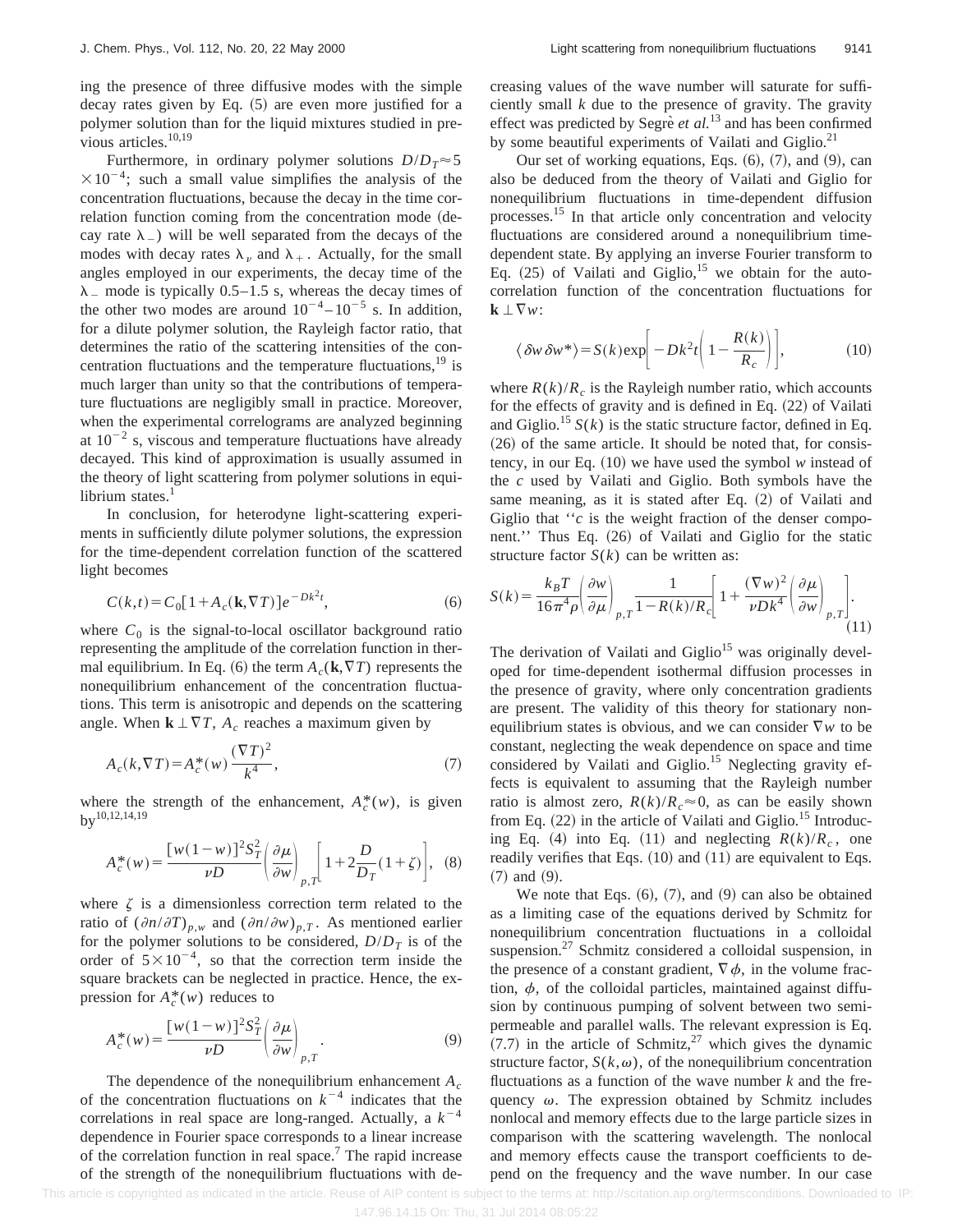these effects can be neglected, because the polymer molecules are much smaller that the colloidal particles considered by Schmitz, and the condition  $kR_g \le 1$ , where  $R_g$  is the radius of gyration, is fulfilled. With this simplification the original expression obtained by Schmitz reduces to

$$
S(k,\omega) = S(k)[1 + A_c] \frac{2Dk^2}{\omega^2 + (Dk^2)^2},
$$
\n(12)

where  $A_c$  is given by

$$
A_c = \frac{w^2}{vD} \left(\frac{\partial \mu}{\partial w}\right)_{p,T} \left(\frac{\nabla \phi}{\phi}\right)^2 \frac{1}{k^4}.
$$
 (13)

In deriving Eq.  $(13)$  we have used the relationship between pumping rate and volume fraction gradient, as given by Eqs.  $(7.6)$  and  $(7.11)$  in the paper of Schmitz.<sup>27</sup> We have also converted the various concentration units used by Schmitz: *n* which is the number of particles per unit volume (*n*  $= \rho/wm_p$ ) and *c* which is the number of particles per unit mass ( $c = w/m_p$ ),  $\rho$  being the density of the suspension and  $m<sub>p</sub>$  the mass of one particle. Furthermore, we are using the difference between solvent and solute chemical potentials per unit mass, whereas in the article of Schmitz  $\mu$  is the difference in chemical potentials per particle.

Although the theory of Schmitz for the nonequilibrium concentration fluctuations was derived for the case that the concentration gradient is produced by a solvent flow, the results will be applicable to NESS under a constant temperature gradient. Since the solvent flow does not appear explicitly in Eq.  $(13)$ , we may also apply the equation to a system subjected to a stationary volume-fraction gradient caused by other driving forces, such as a temperature gradient. For our polymer solutions  $(\nabla \phi/\phi)^2 \approx (\nabla w/w)^2$ , the difference being less than 0.5%. With this approximation and by using Eq.  $(4)$ , it is straightforward to show the equivalence of the theory for nonequilibrium concentration fluctuations in a colloidal suspension and in a polymer solution, independent of whether the concentration gradient is established by solvent pumping or induced by a temperature gradient.

#### **III. EXPERIMENTAL METHOD**

The polystyrene used to prepare the polymer solutions was purchased from the Tosoh Corporation (Japan); it has a mass-averaged molecular weight  $M_W$ =96 400 and a polydispersivity of 1.01, as specified by the manufacturer.<sup>24</sup> The solvent toluene was Fisher certified reagent purchased from Baker Chemical Co. with a stated purity of better than 99.8%. By using the correlation proposed by Noda *et al.*, 28,29  $\langle R_g^2 \rangle$  = 1.38 × 10<sup>-2</sup> $M_W^{1.19}$ , the radius of gyration,  $R_g$ , and the overlap concentration, *w*\*, for this polymer in toluene solutions may be estimated as  $R_g \approx 11.0$  nm and  $w^* \approx 3.1\%$ , respectively. Therefore, for the viscoelastic and entanglement effects to be negligible, the concentrations employed in this work should not be much higher than 3.1%. Five polystyrene/toluene solutions below *w*\* and one slightly above *w*\* were prepared gravimetrically as described by Zhang *et al.*<sup>24</sup> To assure the homogeneity of the mixture, the solutions were agitated (magnetic stirrer or shaking by hand) for at least one hour before further use.



FIG. 1. Schematic representation of the optical cell for small-angle Rayleigh scattering. A: top plate, B: sapphire windows, C: resistive heater, D: fused quartz ring, E: sample liquid layer, F: bottom plate, G: filling tubes, H: thermistors, I: water circulation chamber.

The light-scattering experiments were performed with an apparatus specifically designed for small-angle Rayleigh scattering in a horizontal fluid layer subjected to a vertical temperature gradient.<sup>10</sup> A diagram of the optical cell is shown in Fig. 1. The following paragraphs will describe the apparatus in detail, and references to the symbols in Fig. 1 will be used. The polymer solution in the actual lightscattering cell  $(E)$  is confined by a circular quartz ring  $(D)$ that is sandwiched between top and bottom copper plates (A and F, respectively). The cell is filled through two stainless steel capillary tubes  $(G)$  which had been soldered into holes in the top and bottom plates. The inner and outer diameters of the quartz ring  $(D)$  are 1.52 and 2.05 cm, respectively. Two identical optical windows  $(B)$  are used for letting a laser beam pass through the liquid solution. Both windows are cylindrical and made from sapphire because of the relatively high thermal conductivity of this material. The windows are epoxied into the centers of the top and the bottom copper plates by a procedure similar to the one described by Law *et al.*<sup>30</sup> Once the optical windows are installed, the top and bottom copper plates are sealed against the quartz ring by indium O-rings. To avoid heat conduction from the upper to the lower plate other than through the liquid, the two copper plates are held together by Teflon screws (not shown in the figure). The tension of these Teflon screws was adjusted to set the flat surfaces of the optical windows parallel to within 10 seconds of arch. This was accomplished by passing a laser beam through the cell and monitoring the interference pattern of the reflected beams from the inner surfaces of the windows while the screws were fastened. Once the cell was mounted, the distance *d* between the windows was accurately determined by measuring the angular variation of these interference fringes. The result was  $d = (0.118 \pm 0.005)$  cm. This value was confirmed by also measuring the separation with a cathetometer.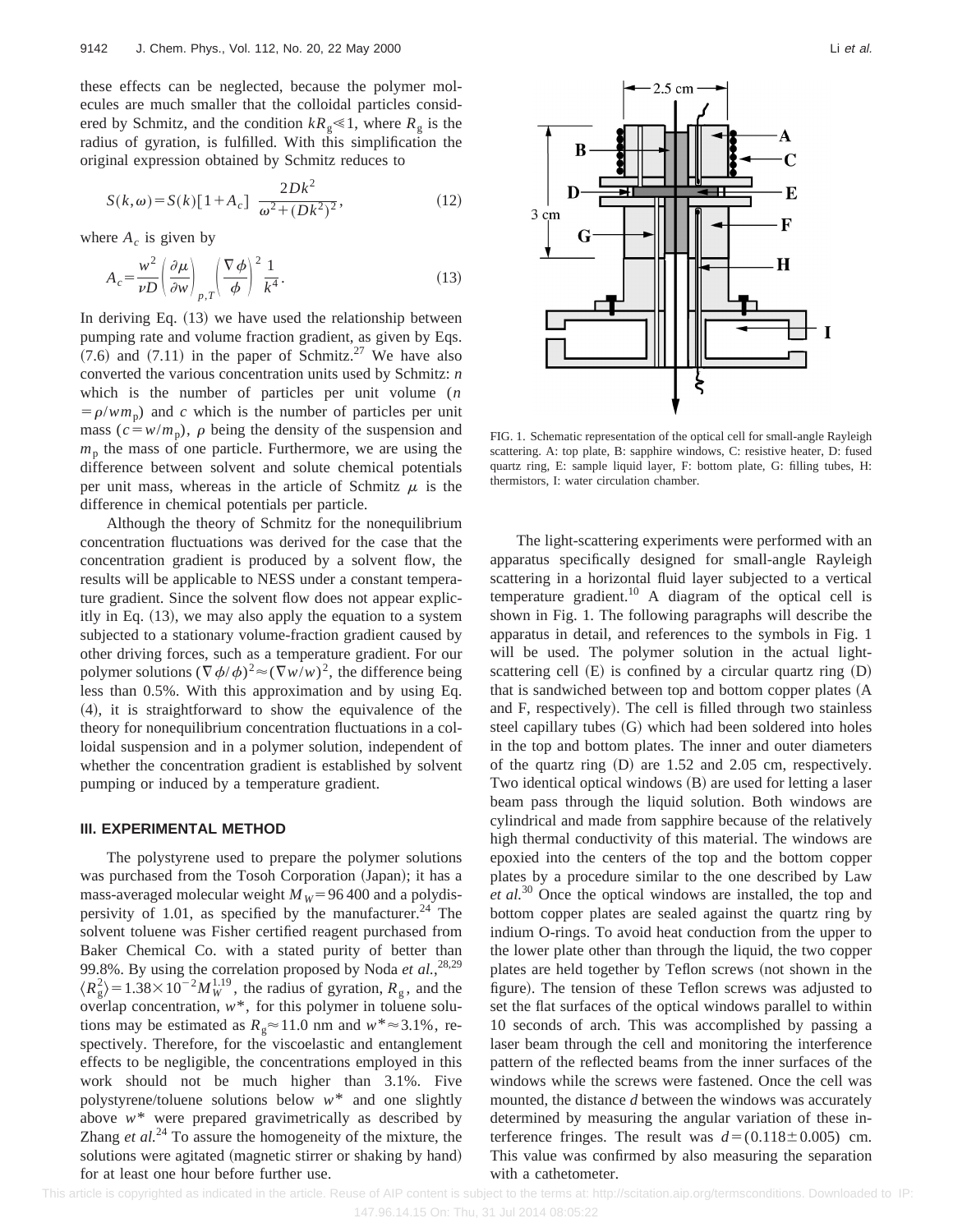Since the nonequilibrium enhancement of the fluctuations given by Eq.  $(7)$  depends on  $k^{-4}$ , small scattering angles are required to obtain measurable values of  $A_c$ ; in practice scattering angles  $\theta$  between 0.4° and 0.9° were used. A major difficulty with such small-angle experiments is the presence of strong static scattering from the optical surfaces. To reduce the background scattering, we needed very clean windows. The optical surfaces of the windows and the other optical components of the experimental arrangement were cleaned by applying first a Windex solution and then acetone with cotton swabs. Moreover, we employed thick cell windows to remove the air-window surfaces from the field of view of the detector. In addition, the outer surface of the windows and the other optical surfaces were broadband (488–623 nm) antireflection coated (CVI Laser Corporation), to reduce the back reflections and forward scattering intensity. As a result of these efforts, we obtained high enough signal-to-background ratios to allow accurate measurements of the scattered-light intensities.

To observe the intrinsic nonequilibrium fluctuations, it is essential to avoid any convection in the liquid layer. This is accomplished by heating the horizontal fluid layer from above. Furthermore, bending and defocusing of the light beam due to the refractive-index gradient induced by the temperature gradient could cause serious limitations in the resolution of the angles. This difficulty is avoided by employing a vertical incident light beam, parallel to the temperature gradient. To eliminate stray deflections caused by air currents near the cell, the whole assembly is covered by a plexiglass box with a small hole at the top to let the laser beam pass through.

The temperature at the top plate was maintained by a computer controlled resistive heater winding  $(C)$ . The temperature at the bottom plate is controlled by circulating constant-temperature fluid from a Forma Model 2096 bath through channels in the base of the cell  $(I)$ , which is in good thermal contact with the bottom plate. With these devices, the temperatures of both the hot and cold plates can be held constant to within  $\pm 20$  mK. These temperatures remain fixed over the collection time of any experimental run. Temperatures of both plates are monitored by thermistors inserted in holes (H) next to the sample windows and deep enough to be located very close to the liquid layer. Due to the relatively high thermal conductivity of the sapphire windows and the symmetry of the arrangement, the lateral temperature gradients are small. Numerical modeling of the thermal conduction process yields negligible differences between the measured temperature gradient and the actual temperature gradient between the windows.

A coherent beam ( $\lambda$  = 632.8 nm) from a 6 mW stabilized cw He–Ne laser is focused with a 20 cm focal length lens onto the polymer solution in the scattering cell. The scattering angle,  $\theta$  is selected with a small pinhole (500  $\mu$ m) located 197 mm after the cell. The collecting pinhole is placed in a plane orthogonal to the transmitted beam. The distance between the point where the beam hits the collection plane and the pinhole was carefully measured with a vernier micrometer scale.

in NESS of a one-component liquid, the scattering wave number, *k*, was determined from equilibrium light-scattering measurements and the known value of the thermal diffusivity,  $D<sub>T</sub>$ . In the present experiments we have determined *k* by directly measuring the scattering angle  $\theta$ . Since the intensities of the nonequilibrium fluctuations depend on  $k^{-4}$ , the measurement of *k* has to be done with considerable accuracy. By working out the ray tracing problem, taking into account refraction at the two window surfaces, we can deduce the scattering angle,  $\theta$ , from the location of the pinhole relative to that of the transmitted beam. For this calculation the thickness of the bottom window, the distance from the window to the collecting plane, the refractive index of the window, and the refractive index,  $n$ , of the solution are needed. It was assumed that the scattering volume is in the middle of the cell, but since the cell is very thin the possible corrections to this assumption are negligible. The distances were measured with an accuracy of  $\pm 0.05$  cm. The value 1.7660 of the refractive index of the window at the wavelength  $\lambda$  of the incident light was obtained from the manufacturer. The refractive index, *n*, of the polystyrene solutions as a function of the polymer concentration at 25 °C was measured with a thermostated Abbé refractometer as described by Zhang *et al.*<sup>24</sup> For the polystyrene solutions considered in the present article the refractive index can be represented by  $2^4$ 

$$
n(w) = 1.49049 + 0.09220 \cdot w + 0.02556 \cdot w^{2}.
$$
 (14)

The scattering wave number  $k$  is related to the scattering angle  $\theta$  through the Bragg condition  $k = (4 \pi n/\lambda) \sin(\theta/2)$ , where  $\lambda$  is the wavelength of the incident light. Taking into account the experimental errors in the different magnitudes relevant to the calculation, we were able to determine *k* with an accuracy of 1.5%.

As discussed in Sec. II, we want to investigate the concentration fluctuations, which yield the dominant contribution to the Rayleigh spectrum. Since typical decay times for this mode at the small angles employed are always larger than 0.5 s, we are interested in the experimental correlograms for times starting around  $10^{-2}$  s. Since this value is well above the region where photomultiplier (PM) afterpulsing effects are important, unlike in previous work,  $9.19$  crosscorrelation was not necessary for our measurements. This simplifies the experimental arrangement. The light exiting through the pinhole is focused, through corresponding optics, onto the field-selecting pinhole in front of a single PM. The signal from the PM and the corresponding discriminator is analyzed with an ALV-5000 multiple tau correlator.

#### **IV. EXPERIMENTAL PROCEDURE AND EXPERIMENTAL RESULTS**

Rayleigh scattering measurements were obtained for six different solutions of polystyrene in toluene, with concentrations *w* in weight fraction ranging from 0.50% to 4.00%. For each solution, the measurements were performed at three to five scattering angles, ranging from 0.4° to 0.9°, which corresponds to scattering wave numbers *k* ranging from 900 to  $2000 \text{ cm}^{-1}$ . These small angles cause the stray light from window-surface scattering to be dominant, assuring that the measurements are in the heterodyne regime. Hence, the light

In the original light-scattering experiments of Law *et al.*<sup>9</sup>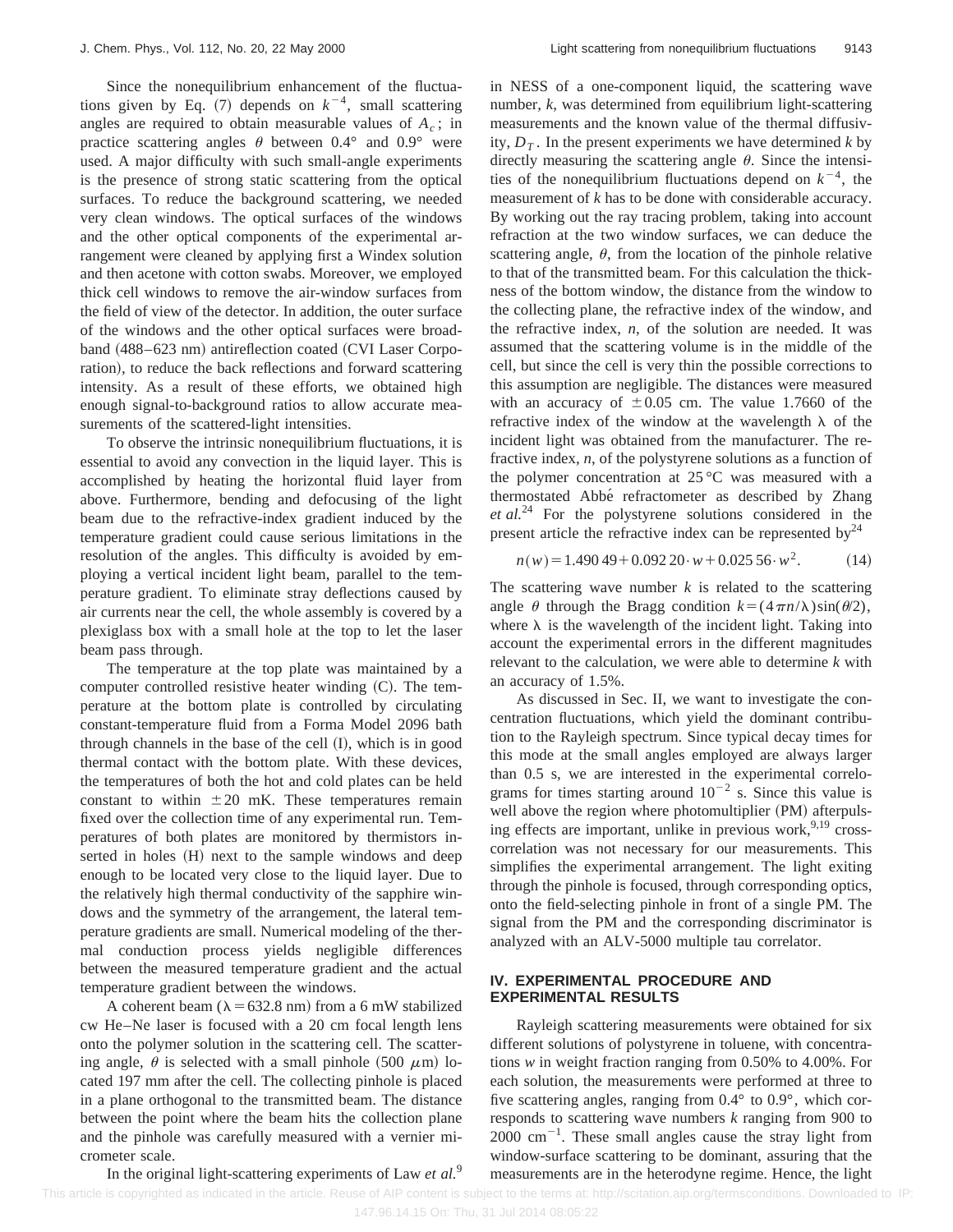scattered from the inner surfaces of the windows plays the role of a local oscillator and provides the background with which our signal, the light scattered from the polymer solution, is mixed.

Before starting the experiments, the light-scattering cell was carefully cleaned by flushing the cell with pure toluene for at least one hour. Next, a gentle stream of nitrogen gas was continuously directed through the cell to dry the inner walls and to remove dust particles. After this cleaning procedure the polymer solution was introduced into the cell through a 0.5  $\mu$ m millipore Millex HPLC Teflon filter. We have been careful to remove bubbles from the lightscattering cell while we were filling it with the polymer solution. This cleaning and filling procedure was repeated each time the concentration of the solution inside the cell was changed.

It should be noted that a portion of the same polymer solution was introduced into an optical beam-bending cell for measuring the diffusion coefficient, *D*, and the Soret coefficient,  $S_T$ , of the solutions as described by Zhang *et al.*<sup>24</sup> These independent measurements of the diffusion and Soret coefficients will be used to compare the results of our lightscattering measurements with the theoretical predictions. In the case of polymer solutions it is especially important to have independent measurements of these quantities for the same polymer/solvent system because, as commented below, there is a sizable dispersion in the literature data, mainly caused by the dependence of these coefficients on parameters difficult to control, such as the polydispersity of the sample.

Once the cell was filled with a polystyrene solution with known polymer concentration, we started the experiments by setting the temperature of the top and the bottom plates of the cell at 25 °C. A light-scattering angle was then selected with the collection pinhole, and the distance in the collection plane between the pinhole and the center of the transmitted forward-beam spot was measured accurately. As already mentioned, this procedure, with the corresponding calculations, yielded scattering wave vectors *k* with an accuracy of 1.5%. Once a scattering angle was selected, the optics was arranged to focus the light exiting through the collecting pinhole into the field-stop pinhole at the PM. When the temperature of the polymer solution had stabilized, we used the ALV-5000 to collect at least ten equilibrium light-scattering correlation functions, with the polymer solution in thermal equilibrium at 25 °C. The photon count rate of these measurements ranged from 0.3 to 2.5 MHz, depending on the run. Each correlation lasted from 30 to 60 minutes, with signal-to-background ratios from  $1 \times 10^{-4}$  to  $1 \times 10^{-3}$ . These small signal-to-background ratios confirm that our measurements are in the heterodyne regime. After having completed the measurements with the polymer solution in thermal equilibrium, we applied various values of the temperature gradient to the polymer solution by increasing and decreasing the temperatures of the top and bottom plates symmetrically, so that all experimental results correspond to the same average temperature of 25 °C. The maximum temperature difference employed was 4.1 °C, which corresponds to a maximum temperature gradient of 34.6 K cm<sup>-1</sup>. The variation in the thermophysical properties of the solutions is



FIG. 2. Normalized experimental light-scattering correlation functions, obtained at  $k=1030$  cm<sup>21</sup> for a solution of polystyrene ( $M_W=96\,400$ , *w*  $=$  2.50%) in toluene subjected to various temperature gradients,  $\nabla T$ , plotted vs  $log(t)$ .

negligible in this small temperature interval, and the property values corresponding to 25 °C have been used for the calculations. After changing the temperatures, we waited at least two hours, to be sure that the concentration gradient was fully developed. Then, for each value of the temperature gradient, about six correlograms were taken. In Fig. 2, typical experimental light-scattering correlograms, obtained with the ALV-5000 correlator at  $k=1030$  cm<sup>-1</sup> are shown for the solution with polymer mass fraction  $w=2.50\%$ , as a function of the temperature gradient  $\nabla T$ . The figure shows the well-sampled amplitude of the correlation at short times for the correlograms. A simple glance at Fig. 2 confirms that the amplitude of the correlation function increases with increasing values of the temperature gradient  $\nabla T$ .

The correlograms, in the range from  $10^{-2}$  to 1 s, depending on the run, were fitted to a single exponential, in accordance with Eq.  $(6)$ . In all cases, both in equilibrium and in nonequilibrium, very good fits were obtained. Actually, the intensity of the scattered light is observed over a range of wave numbers corresponding to the nonzero aperture of the collecting pinhole. This effect can be accounted for by representing the experimental correlation function in terms of a Gaussian convolution, as explained in previous publications. $9,10$  However, we found that the resulting corrections to the parameter values obtained from fits to a single exponential amounted to less than 1% for the present experiments and could be neglected. Hence, experimental values for the decay rate,  $Dk^2$ , and for the prefactor  $C_0[1]$  $+A_c(k,\nabla T)$  were obtained by directly fitting the timecorrelation function data of the scattered light to a single exponential, as given by Eq.  $(6)$ .

The experimental values obtained for the decay rates,  $Dk<sup>2</sup>$ , for the polymer solutions at various values of the scattering wave number  $k$  and the temperature gradient  $\nabla T$  are presented in Table I. Each value displayed in Table I is the average from several (at least five) experimental correlograms obtained at the same conditions. The prefactor of the exponential obtained from the fitting procedure was multiplied by the average count rate during the run to get the average intensity (in  $10^6$  counts/s) in each run. The dimen-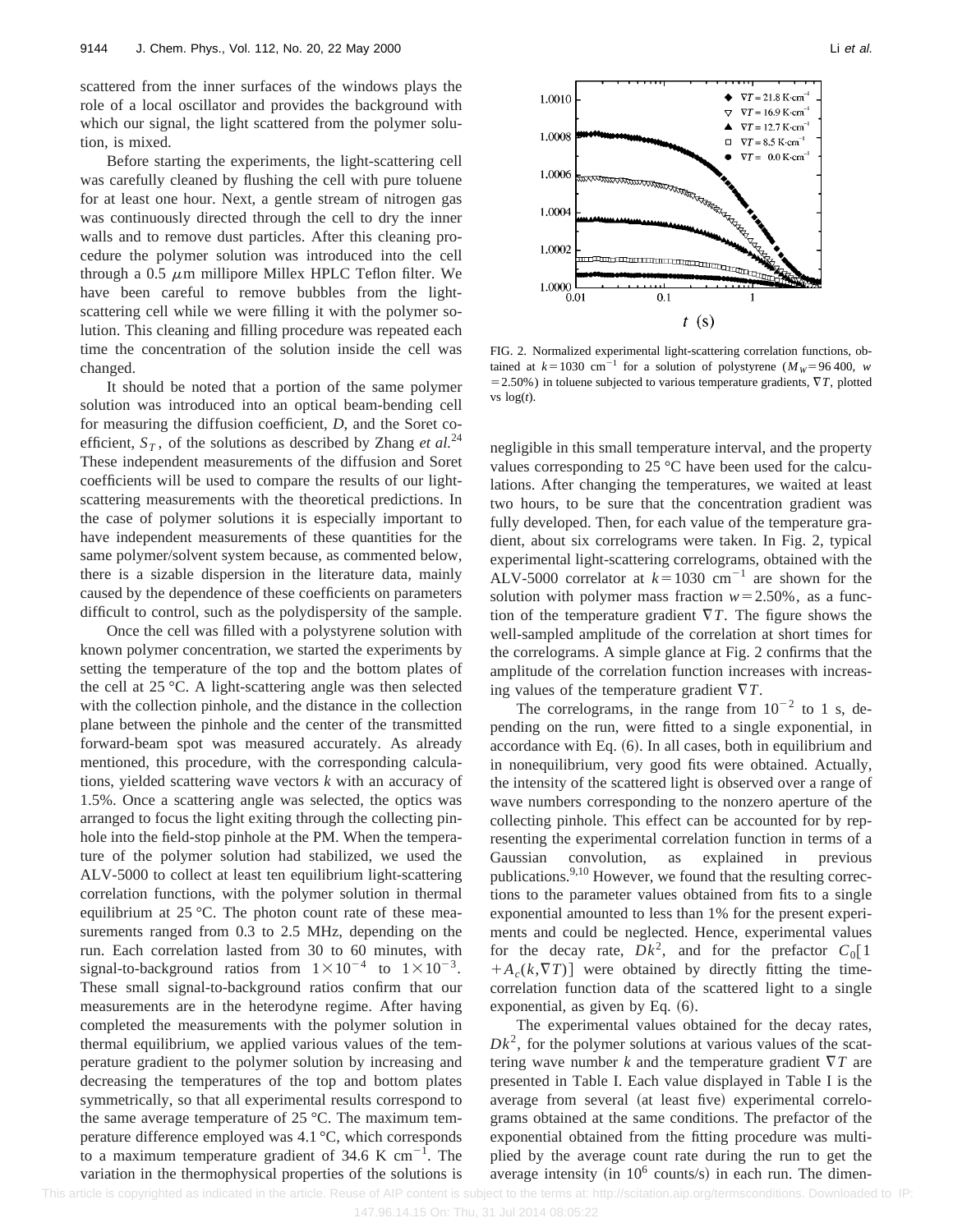TABLE I. Experimental decay rates  $Dk^2$  (in s<sup>-1</sup>), measured at different concentrations *w*, temperature gradients  $\nabla T$ , and scattering wave numbers *k*.

| $\boldsymbol{\mathcal{W}}$ | $\boldsymbol{k}$<br>$(cm^{-1})$ | $\nabla T = 0.0$<br>$(K cm^{-1})$ | $\nabla T = 8.5$<br>$(K cm^{-1})$ | $\nabla T = 12.7$<br>$(K cm^{-1})$ | $\nabla T = 15.8$<br>$(K cm^{-1})$ | $\nabla T = 16.9$<br>$(K cm^{-1})$ | $\nabla T = 21.8$<br>$(K cm^{-1})$ | $\nabla T = 29.1$<br>$(K cm^{-1})$ | $\nabla T = 34.6$<br>$(K cm^{-1})$ |
|----------------------------|---------------------------------|-----------------------------------|-----------------------------------|------------------------------------|------------------------------------|------------------------------------|------------------------------------|------------------------------------|------------------------------------|
| 0.50%                      | 1318                            | $0.88 \pm 0.07$                   |                                   |                                    | $0.90 \pm 0.05$                    |                                    |                                    | $0.82 \pm 0.07$                    | $0.97 \pm 0.06$                    |
|                            | 1538                            | $1.22 \pm 0.10$                   |                                   |                                    | $1.25 \pm 0.12$                    |                                    |                                    | $1.18 \pm 0.06$                    | $1.23 \pm 0.06$                    |
|                            | 1757                            | $1.62 \pm 0.10$                   |                                   |                                    | $1.57 \pm 0.08$                    |                                    |                                    | $1.64 \pm 0.07$                    | $1.62 \pm 0.04$                    |
|                            | 1977                            | $2.03 \pm 0.09$                   |                                   |                                    |                                    |                                    |                                    |                                    | $1.99 \pm 0.11$                    |
|                            |                                 |                                   |                                   |                                    |                                    |                                    |                                    |                                    |                                    |
| 1.00%                      | 1318                            | $1.00 \pm 0.06$                   |                                   | $0.98 \pm 0.07$                    |                                    |                                    |                                    | $0.98 \pm 0.07$                    | $1.00 \pm 0.06$                    |
|                            | 1538                            | $1.4 \pm 0.3$                     |                                   | $1.34 \pm 0.06$                    |                                    |                                    | $1.34 \pm 0.05$                    |                                    |                                    |
|                            | 1757                            | $1.84 \pm 0.08$                   |                                   |                                    | $1.85 \pm 0.09$                    |                                    | $1.87 \pm 0.08$                    | $1.80 \pm 0.12$                    |                                    |
|                            | 1977                            | $2.28 \pm 0.10$                   |                                   | $2.30 \pm 0.12$                    |                                    |                                    | $2.28 \pm 0.09$                    | $2.21 \pm 0.14$                    | $2.34 \pm 0.12$                    |
|                            |                                 |                                   |                                   |                                    |                                    |                                    |                                    |                                    |                                    |
| 1.50%                      | 1318                            | $1.09 \pm 0.10$                   |                                   |                                    | $1.13 \pm 0.07$                    |                                    | $1.12 \pm 0.04$                    | $1.14 \pm 0.06$                    |                                    |
|                            | 1538                            | $1.46 \pm 0.09$                   |                                   |                                    | $1.45 \pm 0.08$                    |                                    | $1.42 \pm 0.15$                    | $1.49 \pm 0.08$                    |                                    |
|                            | 1757                            | $1.99 \pm 0.12$                   |                                   |                                    | $1.99 \pm 0.11$                    |                                    | $1.96 \pm 0.09$                    | $2.03 \pm 0.10$                    |                                    |
|                            | 1977                            | $2.49 \pm 0.14$                   |                                   |                                    | $2.54 \pm 0.14$                    |                                    |                                    | $2.47 \pm 0.09$                    | $2.44 \pm 0.12$                    |
|                            |                                 |                                   |                                   |                                    |                                    |                                    |                                    |                                    |                                    |
| 2.00%                      | 872                             | $0.52 \pm 0.06$                   | $0.49 \pm 0.03$                   | $0.46 \pm 0.02$                    |                                    | $0.50 \pm 0.02$                    |                                    |                                    |                                    |
|                            | 1392                            | $1.29 \pm 0.07$                   | $1.32 \pm 0.03$                   | $1.28 \pm 0.06$                    |                                    | $1.18 \pm 0.08$                    | $1.22 \pm 0.14$                    |                                    |                                    |
|                            | 1538                            | $1.60 \pm 0.24$                   |                                   |                                    | $1.64 \pm 0.10$                    |                                    | $1.62 \pm 0.08$                    | $1.62 \pm 0.06$                    | $1.66 \pm 0.11$                    |
|                            | 1757                            | $2.09 \pm 0.11$                   |                                   |                                    | $2.11 \pm 0.10$                    |                                    | $2.14 \pm 0.07$                    | $2.06 \pm 0.10$                    | $2.24 \pm 0.14$                    |
|                            | 1977                            | $2.58 \pm 0.10$                   |                                   |                                    | $2.57 \pm 0.08$                    |                                    | $2.63 \pm 0.08$                    | $2.60 \pm 0.14$                    | $2.72 \pm 0.11$                    |
| 2.50%                      | 1030                            | $0.75 \pm 0.04$                   | $0.72 \pm 0.04$                   | $0.75 \pm 0.02$                    |                                    | $0.78 \pm 0.06$                    | $0.73 \pm 0.06$                    |                                    |                                    |
|                            | 1350                            | $1.43 \pm 0.15$                   | $1.32 \pm 0.05$                   | $1.35 \pm 0.11$                    |                                    | $1.30 \pm 0.04$                    | $1.33 \pm 0.07$                    |                                    |                                    |
|                            | 1880                            | $2.66 \pm 0.07$                   | $2.50 \pm 0.11$                   | $2.67 \pm 0.12$                    |                                    | $2.68 \pm 0.14$                    | $2.53 \pm 0.12$                    |                                    |                                    |
|                            |                                 |                                   |                                   |                                    |                                    |                                    |                                    |                                    |                                    |
| 4.00%                      | 1353                            | $1.61 \pm 0.16$                   | $1.59 \pm 0.09$                   | $1.50 \pm 0.07$                    |                                    | $1.49 \pm 0.07$                    | $1.57 \pm 0.09$                    |                                    |                                    |
|                            | 1525                            | $1.92 \pm 0.14$                   | $1.91 \pm 0.13$                   | $1.91 \pm 0.09$                    |                                    | $1.92 \pm 0.15$                    | $1.99 \pm 0.08$                    |                                    |                                    |
|                            | 1854                            | $2.86 \pm 0.10$                   | $2.96 \pm 0.10$                   | $3.11 \pm 0.18$                    |                                    | $3.07 \pm 0.08$                    | $2.79 \pm 0.18$                    |                                    |                                    |
|                            | 2025                            | $3.42 \pm 0.15$                   | $3.31 \pm 0.20$                   | $3.41 \pm 0.13$                    |                                    | $3.23 \pm 0.05$                    | $3.30 \pm 0.10$                    |                                    |                                    |
|                            |                                 |                                   |                                   |                                    |                                    |                                    |                                    |                                    |                                    |

sionless enhancement,  $A_c$ , of the concentration fluctuations at a given nonzero value of  $\nabla T$  was obtained from the ratio of the nonequilibrium to the equilibrium intensities, measured at the same  $k$ , by means of Eq.  $(6)$ . The experimental values obtained for *A<sub>c</sub>* are presented in Table II. Again, each value displayed in Table II is an average of several correlograms measured at the same conditions. The uncertainties quoted in Tables I and II represent standard deviations of the values obtained from the sets of experimental correlograms.

#### **V. ANALYSIS OF EXPERIMENTAL RESULTS**

#### **A. Mass-diffusion coefficient D**

Dividing the decay rates displayed in Table I by the square of the known wave numbers, a mass-diffusion coefficient, *D*, is obtained for each *w*, *k*, and  $\nabla T$ . As an example, we show in Fig. 3 the values of *D* thus obtained for the polymer solution with  $w=0.50\%$  obtained from the lightscattering measurements at various values of the wave number *k*, as a function of the applied temperature gradient  $\nabla T$ . The horizontal line in Fig. 3 represents the weighted average value of *D*. It is readily seen that the experimental *D* is independent of  $\nabla T$ , which implies that the applied temperature gradient does not affect the translational diffusion dynamics of the polymer molecules and that we indeed observed concentration fluctuations for all  $\nabla T$ . Figure 3 also demonstrates that *D* is independent of the wave number *k*. Thus the decay rates in Table I are indeed proportional to  $k^2$ , which confirms the correctness of our measurements of *k*. For each concentration we determined a simple value of *D* as an average of the experimental data obtained at various *k* and  $\nabla T$ . In the averaging process the individual accuracies were taken into account. The resulting values of *D* for the different polymer solutions are presented in Table III and displayed in Fig. 4 as a function of the polymer concentration. For this purpose we prefer to use the concentration  $c$  in g cm<sup>-3</sup>, because this unit is more widely employed in the literature for polymer solutions. To change the concentration units we used the relationship

$$
\rho(w) = 0.861\,78 + 0.1794\ w + 0.0296\ w^2(\text{g cm}^{-3}),\tag{15}
$$

as reported by Scholte. $31$  The error bars in Fig. 4 have been calculated by adding 3% of the value of *D* to the standard deviations given in Table III, so as to account for the uncertainty in the wave number *k*. In Fig. 4 we have also plotted the values obtained by Zhang *et al.* for the collective diffusion coefficient of the same polymer solutions with an optical beam-bending technique.<sup>24</sup> This figure shows that the values obtained from the two methods for the diffusion coefficient agree within the experimental accuracy. The straight line displayed in Fig. 4 represents the linear relationship

$$
D(c) = D_0(1 + k_D c),
$$
\n(16)

with the values

$$
D_0 = (4.71 \pm 0.08) \times 10^{-7} \text{ cm}^2 \text{ s}^{-1},\tag{17a}
$$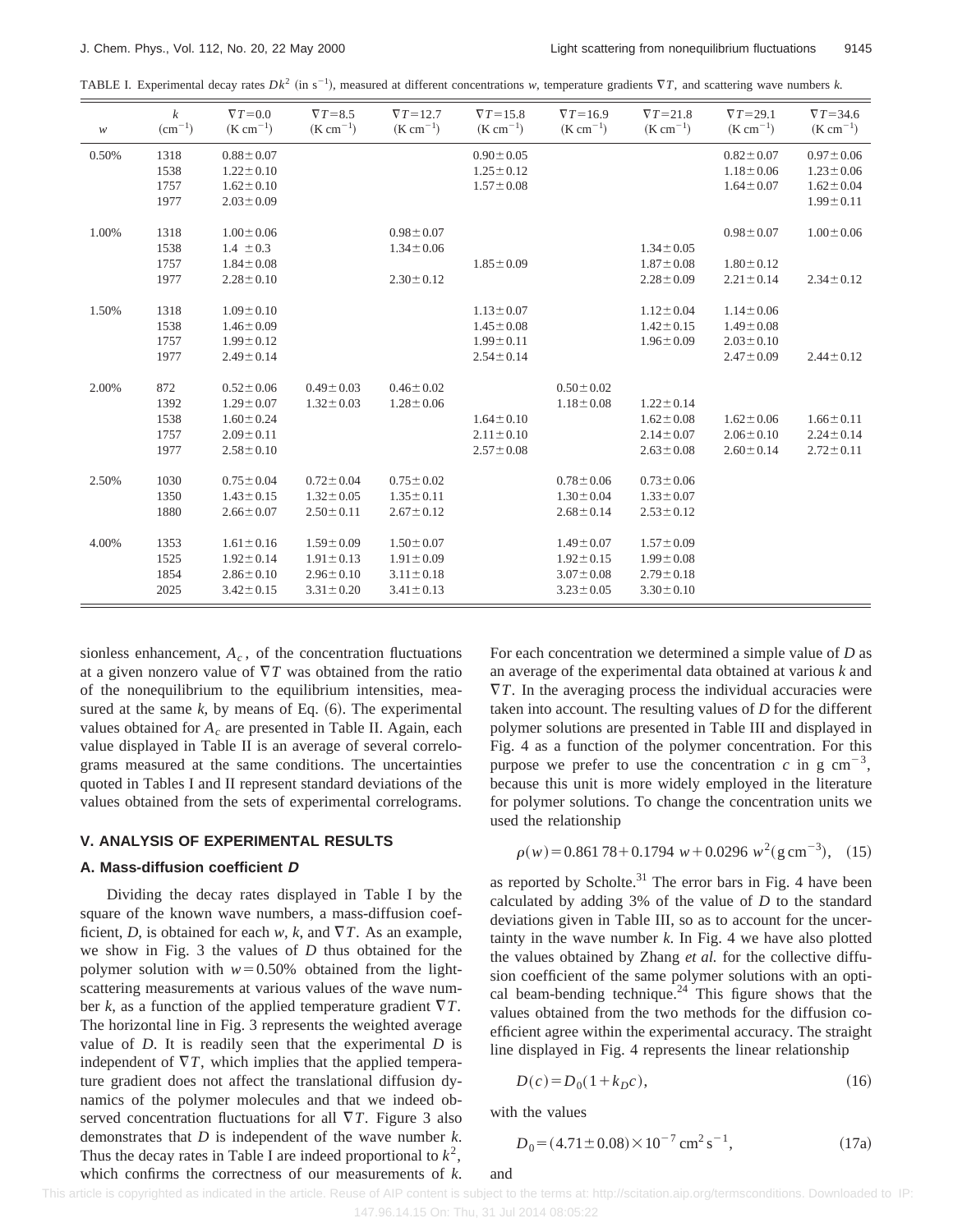TABLE II. Experimental nonequilibrium enhancements, *Ac* , measured at different concentrations *w*, temperature gradients  $\nabla T$ , and scattering wave numbers  $k$ .

| $\ensuremath{\mathcal{W}}$ | $\boldsymbol{k}$<br>$(cm^{-1})$     | $\nabla T = 8.5$<br>$(K cm^{-1})$                                        | $\nabla T = 12.7$<br>$(K cm^{-1})$                                       | $\nabla T = 15.8$<br>$(K cm^{-1})$                                       | $\nabla T = 16.9$<br>$(K cm^{-1})$                                     | $\nabla T = 21.8$<br>$(K cm^{-1})$                                       | $\nabla T = 29.1$<br>$(K cm^{-1})$                                    | $\nabla T = 34.6$<br>$(K cm^{-1})$                                      |
|----------------------------|-------------------------------------|--------------------------------------------------------------------------|--------------------------------------------------------------------------|--------------------------------------------------------------------------|------------------------------------------------------------------------|--------------------------------------------------------------------------|-----------------------------------------------------------------------|-------------------------------------------------------------------------|
| 0.50%                      | 1318<br>1538<br>1757<br>1977        |                                                                          |                                                                          | $1.28 \pm 0.17$<br>$0.78 \pm 0.11$<br>$0.41 \pm 0.04$                    |                                                                        | $2.32 \pm 0.18$<br>$1.11 \pm 0.06$                                       | $6.0 \pm 0.5$                                                         | $8.12 \pm 0.3$<br>$4.53 \pm 0.15$<br>$2.69 \pm 0.07$<br>$1.17 \pm 0.07$ |
| 1.00%                      | 1318<br>1538<br>1757<br>1977        |                                                                          | $2.58 \pm 0.10$<br>$1.10 \pm 0.19$<br>$0.30 \pm 0.07$                    | $0.87 \pm 0.08$                                                          |                                                                        | $8.1 \pm 0.7$<br>$4.2 \pm 0.3$<br>$2.07 \pm 0.08$<br>$1.30 \pm 0.05$     | $3.31 \pm 0.13$<br>$2.02 \pm 0.14$                                    | $16.0 \pm 1.0$<br>$2.94 \pm 0.08$                                       |
| 1.50%                      | 1318<br>1538<br>1757<br>1977        |                                                                          |                                                                          | $3.47 \pm 0.17$<br>$1.80 \pm 0.11$<br>$1.10 \pm 0.09$<br>$0.73 \pm 0.07$ |                                                                        | $7.7 \pm 0.4$<br>$4.4 \pm 0.3$<br>$2.59 \pm 0.10$                        | $12.5 \pm 0.8$<br>$6.8 \pm 0.4$<br>$4.29 \pm 0.12$<br>$2.87 \pm 0.12$ | $3.71 \pm 0.19$                                                         |
| 2.00%                      | 872<br>1392<br>1538<br>1757<br>1977 | $6.7 \pm 0.4$<br>$1.08 \pm 0.08$                                         | $15.2 \pm 0.3$<br>$2.20 \pm 0.12$                                        | $1.86 \pm 0.13$<br>$1.11 \pm 0.07$<br>$0.59 \pm 0.04$                    | $27.3 \pm 1.2$<br>$3.84 \pm 0.22$                                      | $7.3 \pm 0.3$<br>$4.70 \pm 0.24$<br>$2.82 \pm 0.24$<br>$1.55 \pm 0.08$   | $7.5 \pm 0.3$<br>$3.66 \pm 0.25$<br>$2.41 \pm 0.11$                   | $10.8 \pm 0.7$<br>$5.85 \pm 0.35$<br>$3.85 \pm 0.10$                    |
| 2.50%                      | 1030<br>1350<br>1880                | $2.9 \pm 0.3$<br>$1.16 \pm 0.06$<br>$0.37 \pm 0.08$                      | $8.1 \pm 0.5$<br>$2.71 \pm 0.15$<br>$0.97 \pm 0.15$                      |                                                                          | $13.8 \pm 0.8$<br>$4.74 \pm 0.11$<br>$1.5 \pm 0.4$                     | $20.7 \pm 2.1$<br>$7.6 \pm 0.3$<br>$2.5 \pm 0.3$                         |                                                                       |                                                                         |
| 4.00%                      | 1353<br>1525<br>1854<br>2025        | $1.20 \pm 0.17$<br>$0.78 \pm 0.04$<br>$0.48 \pm 0.09$<br>$0.24 \pm 0.03$ | $3.04 \pm 0.17$<br>$1.74 \pm 0.08$<br>$0.94 \pm 0.08$<br>$0.64 \pm 0.12$ |                                                                          | $5.3 \pm 0.3$<br>$3.24 \pm 0.19$<br>$1.73 \pm 0.14$<br>$1.05 \pm 0.04$ | $8.61 \pm 0.22$<br>$5.06 \pm 0.21$<br>$2.30 \pm 0.11$<br>$1.59 \pm 0.04$ |                                                                       |                                                                         |

$$
k_D = (22 \pm 2) \text{ cm}^3 \text{ g}^{-1},\tag{17b}
$$

for the diffusion coefficient at infinite dilution,  $D_0$ , and the hydrodynamic interaction parameter,  $k_D$ , as determined by Zhang *et al.*<sup>24</sup> for the polymer solution with the same molecular mass  $M_W$ =96400. It may be observed that the  $D_0$ 



FIG. 3. Collective mass-diffusion coefficient *D* of polystyrene ( $M_W$  $=96400$ ,  $w=0.50\%$ ) in toluene deduced from the decay rates of the concentration fluctuations at various values of  $k$  and  $\nabla T$ . The horizontal line represents the average value  $D = (5.19 \pm 0.04) \times 10^{-7}$  cm<sup>2</sup> s<sup>-1</sup>.

and  $k_D$  values proposed by Zhang *et al.*<sup>24</sup> yield a satisfactory description of the dependence of our *D* values on the concentration.

An extensive survey of literature values for  $D_0$  and  $k_D$  of polystyrene in toluene solutions was performed, and ten different references were examined.<sup>24,32-40</sup> Most authors have studied the molecular-weight dependence of these parameters and propose relationships which usually have the form of power laws. The results of our survey are presented in Table IV. In some cases where the scaling equations are not directly given by the authors, we have performed the corresponding fits to obtain the power-law dependence of  $D_0$  and  $k_D$  on  $M_W$ . All data in Table IV correspond to polystyrene in toluene at the temperature of 25 °C. While  $k_D$  should be nearly independent of temperature because toluene is a good

TABLE III. Collective mass-diffusion coefficient measured by equilibrium and nonequilibrium light-scattering of polystyrene ( $M_W$ =96 400) in toluene at 25 °C.

| W(%) | $c \,$ (g cm <sup>-3</sup> ) | $D(10^{-7}$ cm <sup>-2</sup> s <sup>-1</sup> ) |
|------|------------------------------|------------------------------------------------|
| 0.50 | 0.00431                      | $5.19 \pm 0.04$                                |
| 1.00 | 0.00864                      | $5.83 \pm 0.03$                                |
| 1.50 | 0.0130                       | $6.36 \pm 0.04$                                |
| 2.00 | 0.0173                       | $6.71 \pm 0.05$                                |
| 2.50 | 0.0217                       | $7.23 \pm 0.06$                                |
| 4.00 | 0.0348                       | $8.29 \pm 0.16$                                |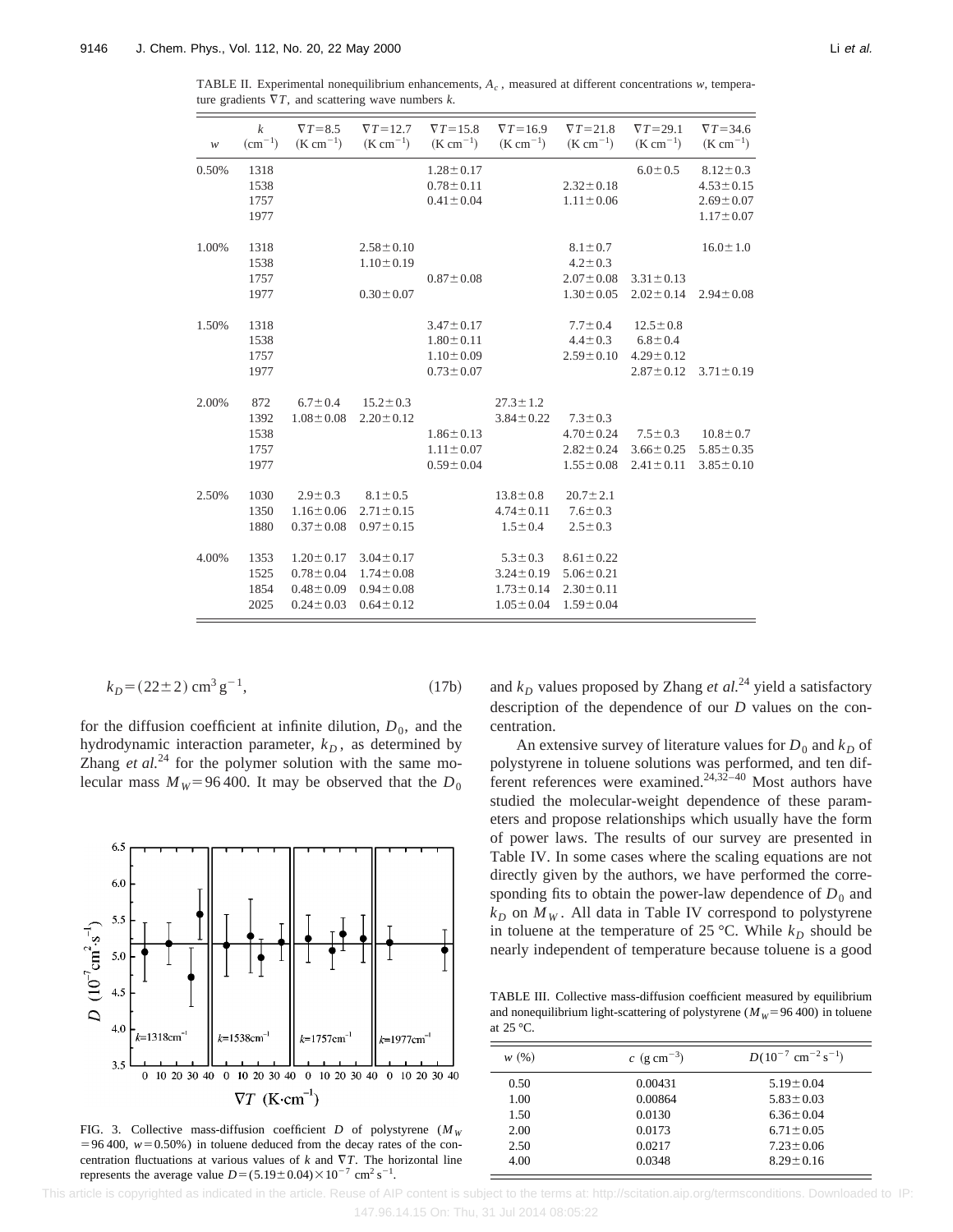

FIG. 4. Collective mass-diffusion coefficient *D* as a function of concentration for polystyrene/toluene solutions ( $M_W$ =96 400).  $\bullet$ : measured in this work by equilibrium and nonequilibrium Rayleigh light scattering,  $\Box$ : measured by Zhang *et al.* with an optical beam-bending technique (Ref. 24). The straight line represents Eq.  $(16)$ . The dashed lines represent the limits over which the literature values are spread.

solvent,<sup>39</sup>  $D_0$  depends on temperature through a Stokes– Einstein relation. Neglecting the dependence on temperature of the hydrodynamic radius of polystyrene in toluene,  $41$  we represent the dependence of  $D_0$  on the temperature,  $T$ , by

$$
D_0 \propto \frac{T}{\eta_0(T)},\tag{18}
$$

where  $\eta_0(T)$  is the viscosity of the pure solvent (toluene) as a function of temperature which can be found in the literature.<sup>41</sup> Equation  $(18)$  was used for making temperature corrections in cases where the values of  $D_0$  reported in the literature had been measured at temperatures other than 25°C. Furthermore, we did not consider literature values measured at temperatures more than  $\pm 10$  K from 25 °C. The sixth column of Table IV contains the values extrapolated to  $M_W$ =96 400, from the  $D_0$ <sup>-</sup> $M_W$  and  $k_D$ <sup>-</sup> $M_W$  relationships shown in the second column of the same table. From the information in Table IV we conclude that  $D_0 = (4.91)$  $\pm$  0.22) $\times$ 10<sup>-7</sup> cm<sup>2</sup> s<sup>-1</sup> and  $k_D$ =21±5 cm<sup>3</sup> g<sup>-1</sup>, to be compared with the values  $D_0 = (4.71 \pm 0.08) \times 10^{-7}$  cm<sup>2</sup> s<sup>-1</sup> and  $k_D$ =22 $\pm$ 2 cm<sup>3</sup> g<sup>-1</sup> quoted in Eq. (17) and adopted by us. Note that standard deviations of the extrapolated values for  $D_0$  and  $k_D$  from the literature are  $\pm$  4.7% and  $\pm$  22%, respectively. The corresponding spread of the literature values of *D* is indicated by the two dashed lines in Fig. 4. The upper line was calculated by taking for  $D_0$  and  $k_D$  the literature averages plus their standard deviations; the lower line was calculated by taking for  $D_0$  and  $k_D$  the literature averages minus their standard deviations.

#### **B. Nonequilibrium enhancement <sup>A</sup><sup>c</sup> of the concentration fluctuations**

Having confirmed the validity of our experimental results for the decay rates, we now consider the nonequilibrium enhancements,  $A_c(\nabla T, k)$ , of the concentration fluctuations reported in Table II. As can be readily seen, the nonequilibrium enhancements show a dramatic increase with increasing temperature gradients. The experimental values obtained for the enhancement are plotted in Fig. 5 as a function of  $(\nabla T)^2/k^4$ , for the six polymer solutions investigated. The results of a least-squares fit of the experimental points to

TABLE IV. Mass-diffusion coefficient at infinite dilution  $(D_0, \text{ in cm}^2 \text{ s}^{-1})$  and hydrodynamic interaction parameter  $(k_D, \text{ in cm}^3 \text{ g}^{-1})$  of polystyrene in toluene at 25 °C, obtained from various literature sources.

| Relationship                                                 | $M_{W}$ range<br>$(10^5 \text{ g mol}^{-1})$ | No. of<br>samples | Method<br>(year) | Extrapolated at<br>$M_w = 96,400$<br>$(10^7 \text{ cm}^2 \text{ s}^{-1})$ | Reference |
|--------------------------------------------------------------|----------------------------------------------|-------------------|------------------|---------------------------------------------------------------------------|-----------|
| $D_0 = 0.902 \times 10^{-4} M_w^{-0.4556}$                   | $1.1 - 2.0$                                  | 2                 | $DLS^a(1974)$    | 4.83                                                                      | 32        |
| $D_0 = 3.935 \times 10^{-4} M_w^{-.0.577}$                   | $1.2 - 360$                                  | 17                | DLS (1980)       | 5.24                                                                      | 33        |
| $D_0 = 2.524 \times 10^{-4} M_w^{20.541}$                    | $0.51 - 21$                                  | 11                | $FDI^b$ (1982)   | 5.09                                                                      | 34        |
| $D_0 = 2.001 \times 10^{-4} M_w^{-0.528}$                    | $0.80 - 38$                                  | 5                 | DLS (1983)       | 4.69                                                                      | 35        |
| $D_0 = 4.115 \times 10^{-4} M_w^{40.592}$                    | $13 - 210$                                   | 5                 | DLS (1984)       | 4.59                                                                      | 36        |
| $D_0 = 3.021 \times 10^{-4} M_{\odot}^{-0.559}$              | $2.4 - 55$                                   | 5                 | DLS (1984)       | 4.91                                                                      | 37        |
| $D_0 = 3.676 \times 10^{-4} M_w^{-0.578}$                    | $0.30 - 4.2$                                 | $\overline{4}$    | DLS (1985)       | 4.84                                                                      | 38        |
| $D_0 = 2.27 \times 10^{-4} M_w^{-0.53}$                      | $1.8 - 7.1$                                  | $\overline{c}$    | DLS (1990)       | 5.18                                                                      | 39        |
| $D_0 = 3.041 \times 10^{-4} M_w^{-0.564}$                    | $0.06 - 4.1$                                 | 3                 | $FRS^c$ (1995)   | 4.70                                                                      | 40        |
| $D_0 = 2.190 \times 10^{-4} M_w^{-0.53}$                     | $0.03 - 38$                                  | 7                 | $OBBd$ (1999)    | 5.00                                                                      | 24        |
| Average $\pm$ standard deviation: 4.91 $\pm$ 0.22            |                                              |                   |                  |                                                                           |           |
| $k_D = 2.119 \times 10^{-3} M_w^{0.806}$                     | $1.1 - 2.0$                                  | 2                 | DLS (1974)       | 22.0                                                                      | 32        |
| $k_D = 2.433 \times 10^{-5} M_w^{1.163}$                     | $0.80 - 38$                                  | 5                 | DLS (1983)       | 15.3                                                                      | 35        |
| $k_D = 2.522 \times 10^{-3} M_w^{0.811}$                     | $13 - 210$                                   | 5                 | DLS (1984)       | 27.6                                                                      | 36        |
| $k_D$ = 7.369 $\times$ 10 <sup>-3</sup> $M_{\cdots}^{0.719}$ | $2.4 - 55$                                   | 5                 | DLS (1984)       | 28.2                                                                      | 37        |
| $k_D = 2.422 \times 10^{-4} M_{\odot}^{0.977}$               | $0.30 - 4.2$                                 | $\overline{4}$    | DLS (1985)       | 18.0                                                                      | 38        |
| $k_D = 7.573 \times 10^{-3} M_{\dots}^{0.70}$                | $1.8 - 7.1$                                  | 2                 | DLS (1990)       | 23.4                                                                      | 39        |
| $k_D = 6.971 \times 10^{-6} M_{\odot}^{1.291}$               | $0.06 - 4.1$                                 | 3                 | FRS (1995)       | 19.0                                                                      | 40        |
| $k_D = 4.200 \times 10^{-4} M_w^{0.93}$                      | $0.03 - 38$                                  | 7                 | OBB (1999)       | 18.1                                                                      | 24        |
| Average $\pm$ standard deviation: 21 $\pm$ 5                 |                                              |                   |                  |                                                                           |           |

a DLS: dynamic light scattering.

**FDI:** free-diffusion interferometry.

e<br>FRS: forced Rayleigh scattering.

d<br>
OBB: optical beam bending.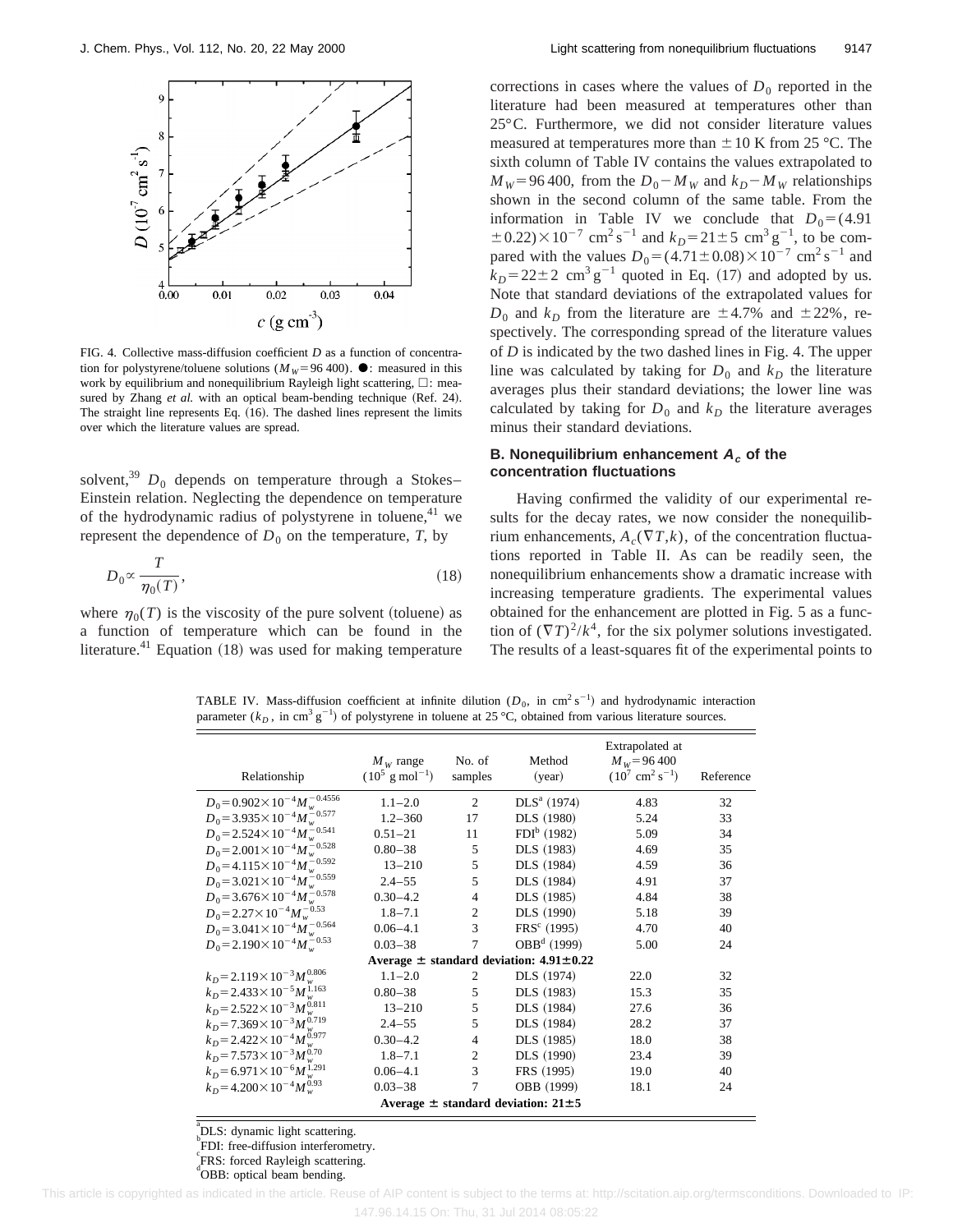

FIG. 5. The amplitude  $A_c$  of the nonequilibrium concentration fluctuations in dilute and semidilute polystyrene/toluene solutions  $(M_W=96\,400)$  at 25 °C and at various concentrations as a function of  $(\nabla T)^2/k^4$ . The solid lines represent linear fits to the experimental data for each concentration with slope  $A_c$  given in Table V.

a straight line going through the origin are also displayed. The information presented in Fig. 5 confirms that, in the range of scattering wave vectors investigated, the nonequilibrium enhancement of the concentration fluctuations is indeed proportional to  $(\nabla T)^2/k^4$  in accordance with Eq. (7).

The slope of the lines in Fig. 5 yields experimental values for the strength of the enhancement,  $A_c^*(w)$ , listed in Table V. To compare the experimental results with the theoretical prediction, Eq.  $(9)$ , we need several thermophysical properties of the solutions, namely, the concentration derivative of the difference in the chemical potentials per unit mass,  $(\partial \mu/\partial w)_{p,T}$ , the zero-shear viscosity,  $\eta$ , the massdiffusion coefficient, *D*, and the Soret coefficient,  $S_T$ .

 $(a)$  The derivative of the difference in chemical potentials was calculated from its relationship with the osmotic

TABLE V. Observed strength of the nonequilibrium enhancement of the concentration fluctuations in solutions of polystyrene in toluene at 25 °C.

| W(%) | $c \,$ (g cm <sup>-3</sup> ) | $A_c^*$ (10 <sup>10</sup> K <sup>-2</sup> cm <sup>-2</sup> ) |
|------|------------------------------|--------------------------------------------------------------|
| 0.50 | 0.00431                      | $2.03 \pm 0.07$                                              |
| 1.00 | 0.00864                      | $4.00 \pm 0.10$                                              |
| 1.50 | 0.0130                       | $4.77 \pm 0.06$                                              |
| 2.00 | 0.0173                       | $5.10 \pm 0.12$                                              |
| 2.50 | 0.0217                       | $5.41 \pm 0.08$                                              |
| 4.00 | 0.0348                       | $5.93 \pm 0.07$                                              |
|      |                              |                                                              |

pressure,<sup>42</sup>  $\Pi$ , which, for the small concentrations used can be simplified to

$$
\left(\frac{\partial \mu}{\partial w}\right)_{p,T} = \frac{1}{\rho w} \left(\frac{\partial \Pi}{\partial w}\right)_{p,T}.
$$
\n(19)

Values for the concentration derivative of the osmotic pressure of the solutions, were obtained from the extensive work of Noda *et al.*28,29 Specifically, the universal function

$$
\left(\frac{\partial \Pi}{\partial c}\right)_{p,T} = \frac{RT}{M_W} \left[1 + 2\left(\frac{3\sqrt{\pi}}{4} \frac{c}{c^*}\right) + \frac{3}{4}\left(\frac{3\sqrt{\pi}}{4} \frac{c}{c^*}\right)^2\right],\tag{20}
$$

represents the behavior of this property from the very dilute to the concentrated regime. The overlap concentration, *c*\*  $=0.0272$  g cm<sup>-3</sup>, was calculated, as in Sec. III, from the correlations proposed by the same authors.<sup>28,29</sup>

(b) To calculate the zero-shear viscosity, we employed the Huggins relationship

$$
\eta = \eta_0 (1 + [\eta]c + k_H [\eta]^2 c^2), \tag{21}
$$

where  $\eta_0$  is the viscosity of the pure solvent, for which the value 552.7 mPa·s was taken,  $[\eta]$  is the intrinsic viscosity of polystyrene in toluene, and  $k_H$  the Huggins coefficient for the same system. The intrinsic viscosity was obtained from the correlation,<sup>28,43</sup> [ $\eta$ ] = 9.06 10<sup>-3</sup>*M*<sup>0.74</sup> (cm<sup>3</sup> g<sup>-1</sup>). For the Huggins coefficient, the usual value in a good solvent, <sup>43,44</sup>  $k_H$ =0.35, was adopted; no molecular-weight dependence has been reported in the literature for  $k_H$ .

~c! Values for the collective mass-diffusion coefficient, *D*, of our solutions were presented in the previous section, when analyzing the decay rates of the correlograms. They are displayed in Table III. For a continuous representation of *D* as a function of concentration we use Eq.  $(16)$ , with the parameters given by Eq.  $(17)$ .

(d) The Soret coefficient,  $S_T$ , was measured by Zhang *et al.*<sup>24</sup> for the same solutions used in our light-scattering experiments. It is worth noting that the Soret coefficients measured by Zhang *et al.* agree, within experimental error, with other recent  $S_T$  values for polystyrene in toluene reported in the literature.<sup>40</sup> Since the strength of the enhancement depends on the square of the Soret coefficient, we need a good continuous representation of these data to make a theoretical prediction of  $A_c^*$  as a function of the concentration. We assume that  $S_T$  scales as the inverse of *D*, as rationalized by Brochard and de Gennes,<sup>45</sup> and use a relationship proposed by Nystrom and Roots<sup>46</sup>and used successfully in Zhang *et al.*<sup>24</sup> for the diffusion coefficient and Soret coefficient. The equation<sup>47</sup> for  $S_T$  is

$$
S_T = S_{T0} \frac{(1+X_S)^A}{1 + A_S X_S (1+X_S)^B},
$$
\n(22)

where  $A=(1-\nu)/(3\nu-1)$  and  $B=(2-3\nu)/(3\nu-1)$  are exponents evaluated with  $\nu=0.588$ ,  $X_S = r_S(k_Sc)$  is a scaling variable, and  $A_S = A + r_S^{-1}$ . The constants  $S_{T0}$  and  $k_S$  are defined by making a series expansion of Eq.  $(22)$  around  $c=0$  to give  $S_T = S_{T0}(1-k_Sc) + \cdots$ , where  $k_S$  is the first virial coefficient of  $S_T$ .

We used the values of  $k_S = 24 \text{ cm}^3 \text{ g}^{-1}$  and  $S_{T0} = 0.24$  $K^{-1}$  found by Zhang *et al.*<sup>24</sup> for this molecular weight and

This article is copyrighted as indicated in the article. Reuse of AIP content is subject to the terms at: http://scitation.aip.org/termsconditions. Downloaded to IP: 147.96.14.15 On: Thu, 31 Jul 2014 08:05:22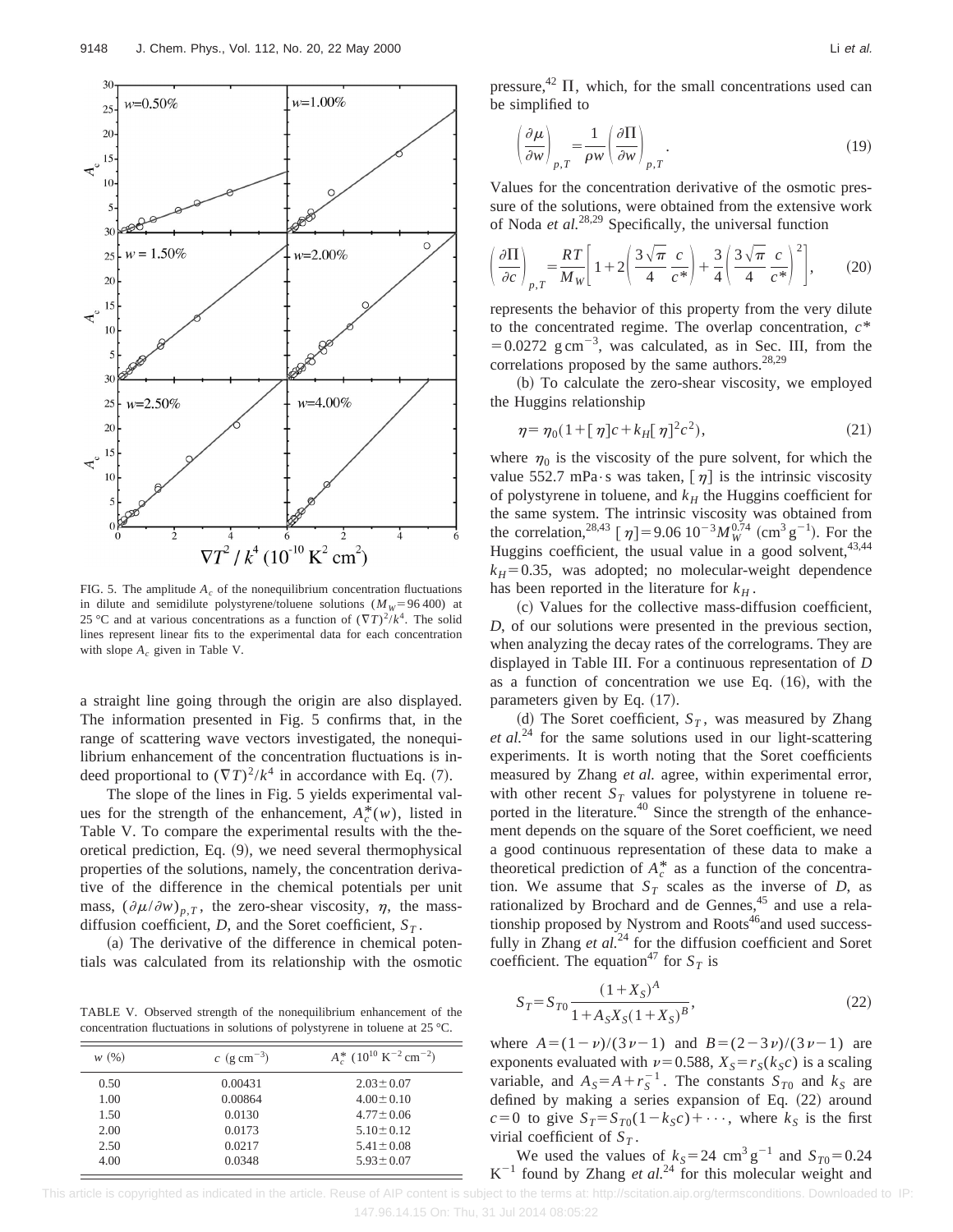

FIG. 6. Experimental values of the Soret coefficient of polystyrene ( $M_W$ ) =96 400) in toluene at 25 °C as a function of polymer concentration *c*. The solid curve represents Eq. (22) with  $k_S = 24$  cm<sup>-3</sup> g<sup>-1</sup>,  $S_{T0} = 0.24$  K<sup>-1</sup>, and  $r<sub>S</sub>$  determined by fitting to be  $r<sub>S</sub>=1.16\pm0.07$ .

then did a weighted, least-squares fit to the concentration dependent  $S_T$  data of Zhang *et al.* to find a value of  $r_S$ . We find  $r_s = 1.16 \pm 0.07$ . Equation (22) gives an excellent representation of the experimental Soret coefficient data, as shown in Fig. 6.

In Fig. 7 we present a comparison between the experimental values for the nonequilibrium enhancement strength,  $A_c^*$ , and the values calculated form Eq. (9) with the information for the various thermophysical properties as specified above. The error bars associated with the experimental data displayed in Fig. 7 have been calculated by adding 6% to the statistical errors quoted in Table V so as to account for a 1.5% uncertainty in the values of the wave number *k*. The theoretical values have an estimated uncertainty of at least 5%. Taking into account these uncertainties, we conclude that the observed strength of the nonequilibrium concentration fluctuations is in agreement with the values predicted on the basis of fluctuating hydrodynamics in the concentration range investigated.



FIG. 7. Comparison of the measured values of the strength,  $A_c^*$ , of the nonequilibrium enhancement of the concentration fluctuations (open circles) with the theoretical values (solid curve) calculated from Eq.  $(9)$ .

#### **VI. CONCLUSIONS**

The existence of long-range concentration fluctuations in polymer solutions subjected to stationary temperature gradients has been verified experimentally. As in the case of liquid mixtures,10,19,20 the nonequilibrium enhancement of the concentration fluctuations has been found to be proportional to  $({\nabla} T)^2/k^4$ .

Unlike the case of liquid mixtures, $10,19,20$  good agreement between the experimental and theoretical values for the strength of the enhancement of the concentration fluctuations,  $A_c^*$ , has been found here. This indicates the validity of fluctuating hydrodynamics to describe nonequilibrium concentration fluctuations in dilute and semidilute polymer solutions. Further theoretical and experimental work will be needed to understand nonequilibrium concentration fluctuations in polymer solutions at higher concentrations.

Our present results complement the considerable theoretical and experimental progress recently made in understanding the dynamics of concentration fluctuations of polymer solutions under shear flow. It has been demonstrated that concentration fluctuations in semidilute polymer solutions subjected to shear flow are also enhanced dramatically. $48-50$ This enhancement of the intensity of the concentration fluctuations in shear-induced NESS, is similar to the enhancement reported here, when the NESS is achieved by the application of a stationary temperature gradient. On the other hand, the long-range nature of the concentration fluctuations when a concentration gradient is present, has also recently been observed in a liquid mixture by shadowgraph techniques,<sup>51</sup> yielding additional evidence of the interesting nature of this topic.

#### **ACKNOWLEDGMENTS**

We are indebted to J. F. Douglas for valuable discussions and to S. C. Greer for helpful advice concerning the characterization of the polymer sample. J.V.S. acknowledges the hospitality of the Institute for Theoretical Physics of the Utrecht University, where part of the manuscript was prepared. The research at the University of Maryland is supported by the U.S. National Science Foundation under Grant CHE-9805260. J.M.O.Z. was funded by the Spanish Department of Education during his postdoctoral stage at Maryland, when part of the work was done.

- <sup>1</sup> J. Berne and S. Pecora, *Dynamic Light Scattering* (McGraw-Hill, New York, 1980).
- <sup>2</sup> J. P. Boon and S. Yip, *Molecular Hydrodynamics* (McGraw-Hill, New York, 1980).
- <sup>3</sup> J. R. Dorfman, T. R. Kirkpatrick, and J. V. Sengers, Annu. Rev. Phys. Chem. 45, 213 (1994).
- 4T. R. Kirkpatrick, E. G. D. Cohen, and J. R. Dorfman, Phys. Rev. Lett. **42**, 862 (1979); 44, 472 (1980); Phys. Rev. A 26, 950 (1982); 26, 972 (1982); **26.** 995 (1982).
- <sup>5</sup>D. Ronis and I. Procaccia, Phys. Rev. A **26**, 1812 (1982).
- <sup>6</sup>B. M. Law and J. V. Sengers, J. Stat. Phys. **57**, 531 (1989).
- <sup>7</sup>R. Schmitz and E. G. D. Cohen, J. Stat. Phys. **39**, 285 (1985); **40**, 431  $(1985).$
- <sup>8</sup>G. Grinstein, D.-H. Lee, and S. Sachdev, Phys. Rev. Lett. **64**, 1927 (1990).
- <sup>9</sup>P. N. Segrè, R. W. Gammon, J. V. Sengers, and B. M. Law, Phys. Rev. A 45, 714 (1992).
- 10W. B. Li, P. N. Segre`, R. W. Gammon, and J. V. Sengers, Physica A **204**, 399 (1994).

This article is copyrighted as indicated in the article. Reuse of AIP content is subject to the terms at: http://scitation.aip.org/termsconditions. Downloaded to IP: